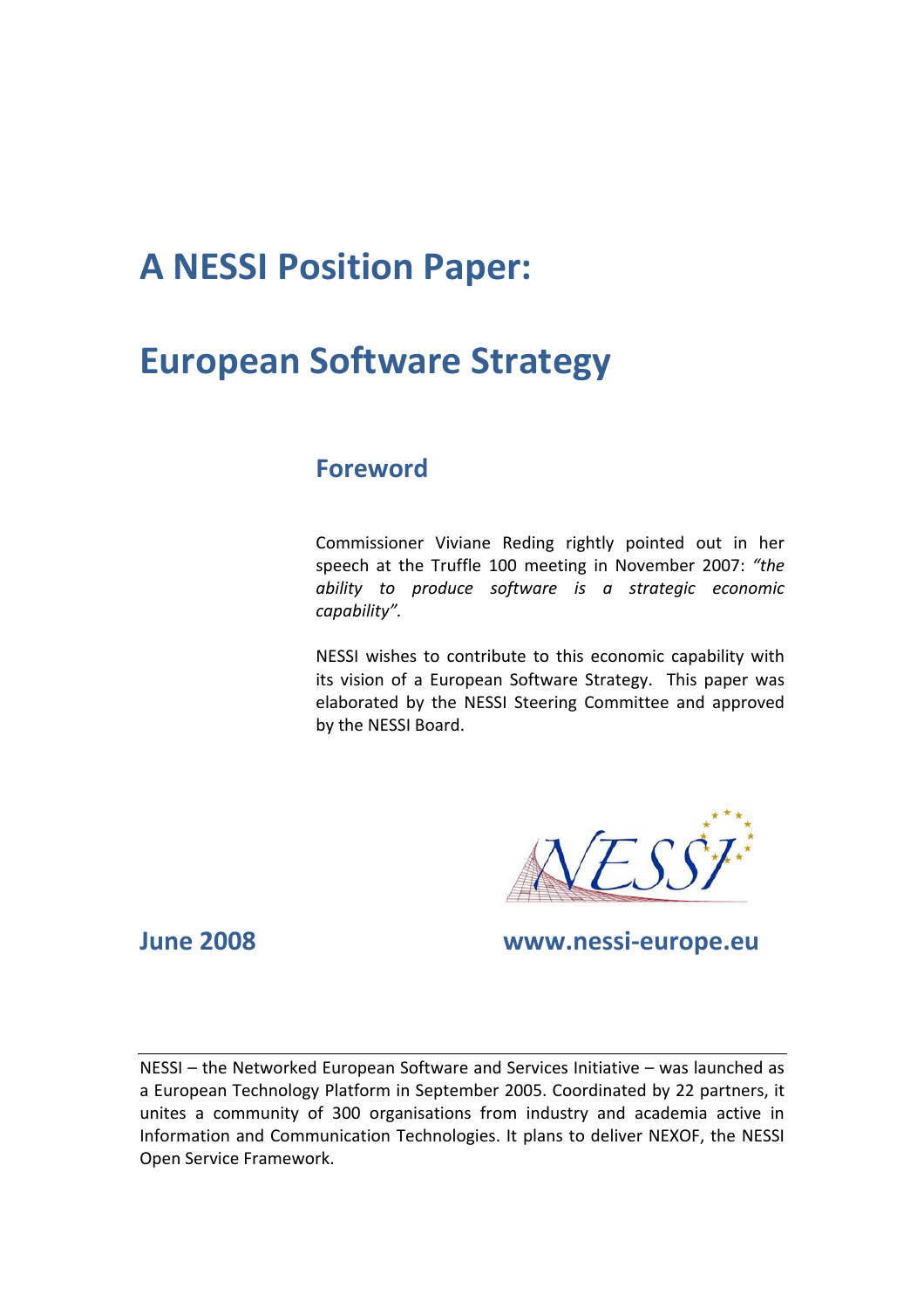

## **Executive Summary**

Software is an essential part of an increasing number of products and solutions and is thus one of the main drivers of the European economy. However, Europe's position as a driver is not as strong as overall economic figures would suggest. The European economy is competing in a global market and a number of factors need to be addressed to improve its position.

Starting from Europe's strengths and weaknesses, opportunities and threats we analyze the future trends and the current picture of the emerging software and systems landscape. Within this landscape, the development of the future Internet and its networked and service oriented systems is one of the most important drivers. Sensors, embedded devices and embedded systems will all become easily accessible in the future Internet. This will enable enhanced applications in various fields such as industrial design and manufacturing, energy supply, retail, public sector. In this future, Open Source Software (OSS) and open standards will increasingly be the keys to global success.

In this context, NESSI wishes to give focussed input in support of the European Commission's efforts to reach the goals of the Lisbon Agenda and thus our analysis ends with a number of recommendations that are summarized below:

- $\checkmark$  Increase the efficiency of the European Community's Research & **Development by:** 
	- endorsing competition between projects throughout the innovation process
	- including requirements from public procurement in publicly funded research projects
	- taking advantage of existing eco-systems and structures (Technology clusters, Open Source community, European Technology Platforms and other similar means).

9 **Support SME growth by:** 

- leveraging potential contributions of large industrial players to their eco-systems
- supporting collaborative R&D projects dedicated only to SMEs
- favouring SME solutions in specific government markets.
- 9 **Strengthen the exploitation of Open Source Software within Europe**
- $\checkmark$  Reinforce the role of European industry in standardization for **software**
- 9 **Establish regional European excellence in the software industry by:** 
	- joining the forces of European Technology Platforms, their stakeholders, industry, European Commission and Member States
	- linking regional competences across countries in Euro-Regions
	- linking European and regional technology roadmaps, development plans and pilots.
- 9 **Strengthen education and academic excellence related to the development and engineering of software, services and applications**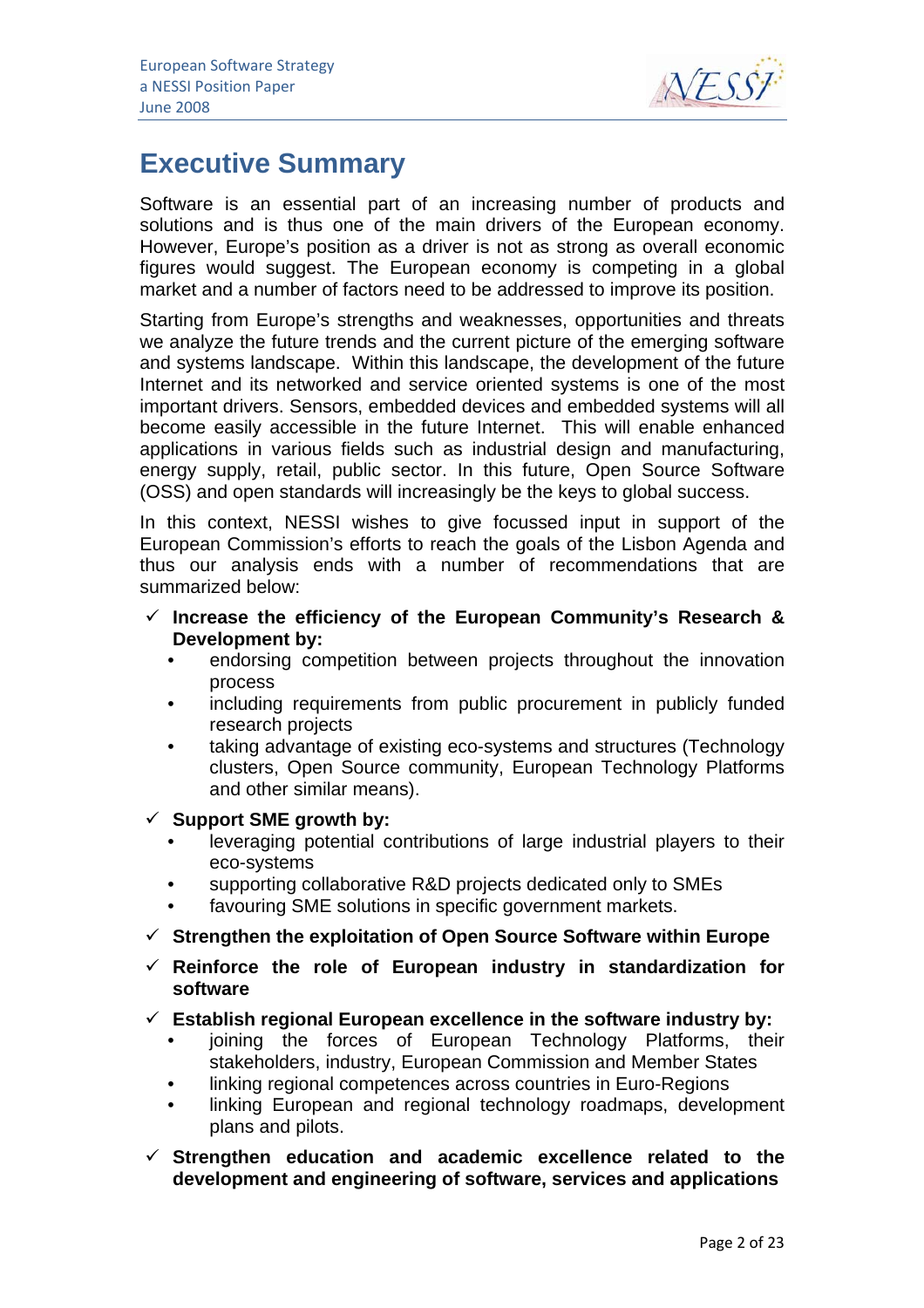

## **Table of Contents**

| 1                       |                                                                                                                                                                                                                                                                                           |
|-------------------------|-------------------------------------------------------------------------------------------------------------------------------------------------------------------------------------------------------------------------------------------------------------------------------------------|
| 2 <sup>1</sup>          | Europe's Competitive Position in the Global Software Industry 6<br>2.1<br>2.2                                                                                                                                                                                                             |
| 3 <sup>1</sup>          | 3.1<br>3.2                                                                                                                                                                                                                                                                                |
| $\overline{\mathbf{4}}$ | 4.1<br>4.2                                                                                                                                                                                                                                                                                |
| 5                       | 5.1<br>5.2                                                                                                                                                                                                                                                                                |
| 6                       | 6.1<br>6.2<br>Strengthen Exploitation of Open Source Software 20<br>6.3<br>Reinforce Industry's Role in Software Standardization20<br>6.4<br>Establish Regional Excellence in the Software Industry 21<br>6.5<br>Strengthen Education and Academic Excellence related to Software,<br>6.6 |
| 7                       |                                                                                                                                                                                                                                                                                           |
| 8                       |                                                                                                                                                                                                                                                                                           |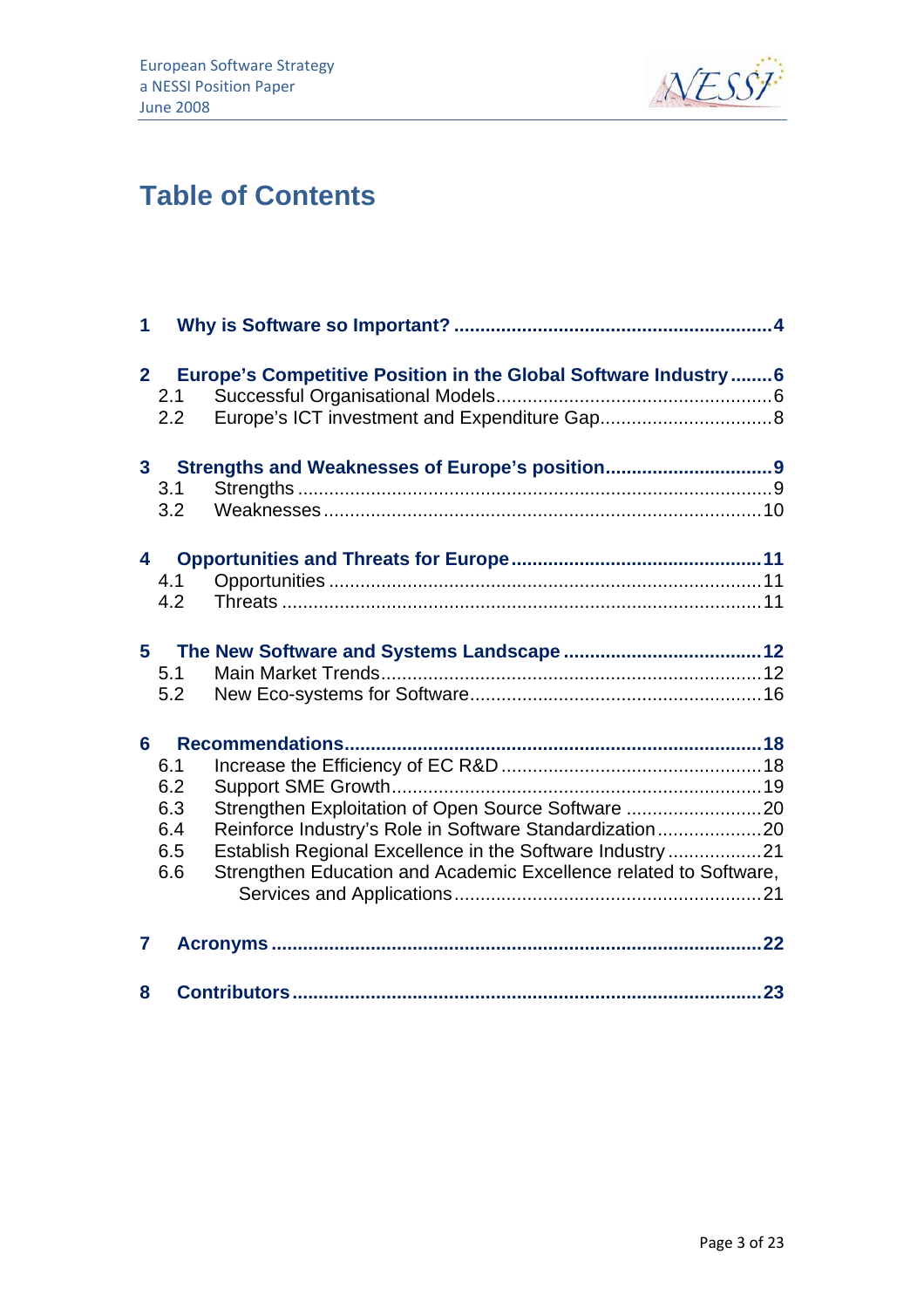$\overline{a}$ 



## **1 Why is Software so Important?**

The critical importance of software for the operation, development and security of the economy at large was first described and demonstrated in the USA Presidential Information Technology Advisory Committee (PITAC) Report<sup>1</sup> issued in 1999. The vision presented in the PITAC report is summarized in the following statement:

#### *«Software is the new physical infrastructure of the information age»*

Since 1999, the role of software as the new physical infrastructure of the information society has increased dramatically and the vision of the PITAC report has been fully confirmed by the following elements.

*From a societal point of view*, software provides flexibility, intelligence and security to all complex systems and equipment that support and control the various key infrastructures of our societies: transportation, communication, energy, industry, business, government, healthcare, entertainment, etc.

*From an economic point of view*, software increases productivity and competitiveness in all business activities.

*From a technology point of view*, the traditional split into software and hardware and their respective businesses will disappear. Software will be increasingly delivered as a service, blurring the frontier between the computer, the network and the application.

In addition, software is no longer just an Information Technology (IT) issue. It is a key asset, opportunity and growth factor for all actors of the economy. In the same way as software is driving the rise of global production systems across many sectors, software itself is emerging as the first global production system.

Competition between economic and political regions of the world for a position in global software production is becoming a major factor of supra-national (e.g. European), national and regional policies.

In an analysis of global emerging IT hotspots by Wired magazine, the top ten locations include Helsinki (Finland), Cambridge (UK) and Sophia Antipolis (France) in the European research space. But this also means that 7 are outside of this area. The competition is global and areas such as Bangalore (India) and Singapore have, in recent years, achieved two-digit growth. Since transportation costs in software can be neglected, large parts of the

<sup>1</sup> Presidential Information Technology Advisory Committee, Report to the President, USA, Feb. 1999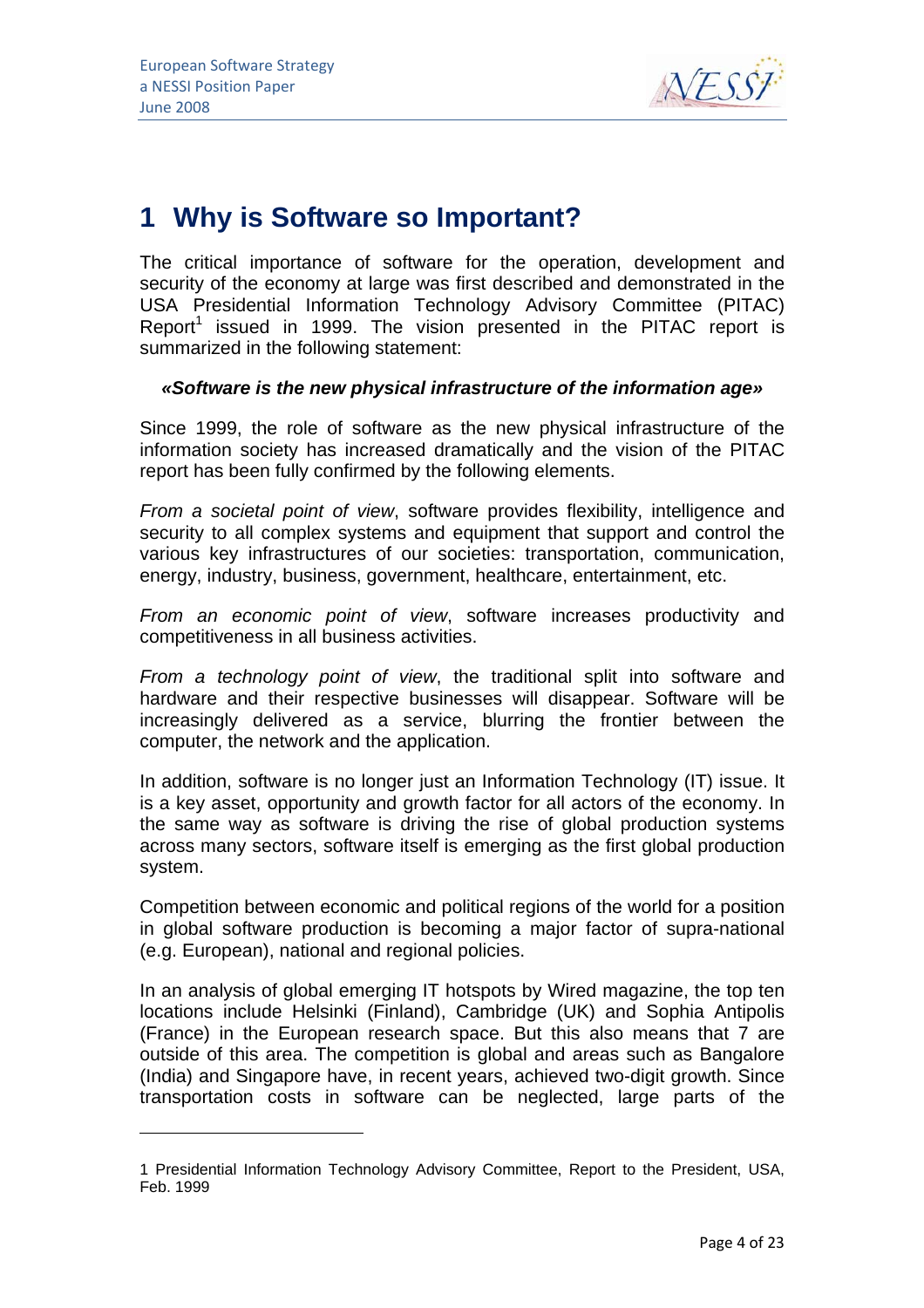$\overline{a}$ 



production system are rapidly spreading to new locations that offer either new capabilities or cheaper service production. In addition new forms of global collaboration are emerging – such as 24-hour "follow the sun" – that allow development collaboration between partners in different time zones. Here, new locations are putting forward their natural advantages, for example South Africa, being in the European time zone and having relatively cheap resources, has attracted many support call-centres.

One way to measure the share that a geographical region has in global software production is to look at the impact of ICT investments on the Gross Domestic Product (GDP). For example, the paper « Reaping the benefits of ICT: Europe's productivity challenge  $\frac{1}{2}$  reports the following evidence:

- "In the US, software has attracted the largest share of ICT investment since the technology boom began in the early 1990s. By 2000, it accounted for about 14% of total non-residential capital investment in the US, and nearly 40% of overall ICT investment growth."
- "ICT investment in the EU as a whole has been more heavily weighted towards IT and communications infrastructure, where price declines have been steepest. Software nonetheless accounted for one-third or more of ICT investment in the UK, France and the Netherlands in 2000, and substantially more in the Nordic countries."

Regarding the impact of ICT on growth performance, it is now recognized that it accounts for much of Europe's lag behind the US in growth performance in recent years:

- "... analysis indicates that ICT accounted for as much as 0.4 percentage point of the 0.52-point difference between GDP per head growth rates in the US and the euro zone big three (Germany, France, Italy) in 1995- 2002."
- "... forecasts also suggest that Europe is unlikely to close this gap unless significant progress is made in areas such as skills, innovation and competition."

<sup>&</sup>lt;sup>2</sup> « Reaping the benefits of ICT: Europe's productivity challenge » The Economist Intelligence Unit, 2004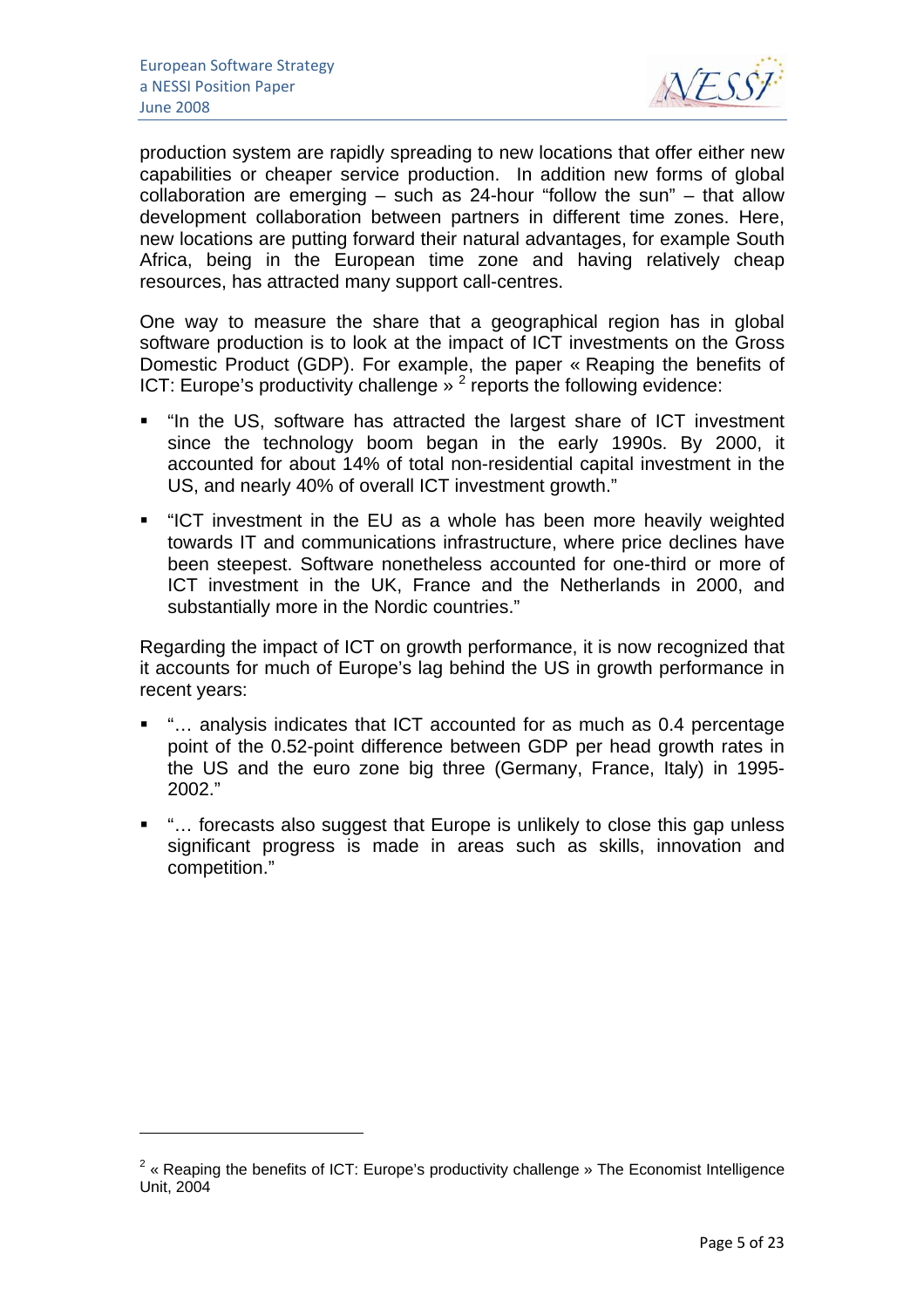

## **2 Europe's Competitive Position in the Global Software Industry**

## 2.1 Successful Organisational Models

Europe needs to recognize the global character of the software industry and its production and how this affects competition. Three role models of organizations seem to be particularly successful in this environment – the first is the Globally Integrated Enterprise, the second is the specialized SME, the third is the Open Standards community. The three organizational forms are described below but should be seen as archetypal since many real-world organizations will possess the characteristics of combinations of these.

#### **Globally Integrated Enterprises**

 $\overline{a}$ 

Europe's drive to improve its competitive position in software can benefit from the evolution of multinational corporations to Globally Integrated Enterprises  $(GIES)^3$ . The emergence of the GIE is changing the competitive landscape of all industries and will have a profound impact on software. GIEs organise various elements of their business to be addressed wherever and by whomever each element is "best" performed. For example a Mexican retailing company may contract design services from a European provider, secure manufacturing in Asia, arrange for distribution through an Australian firm and have products serviced by local organizations in a dozen markets. Each of these providers is selected because it is "best" at doing that element of the business for which it is responsible.

#### **Specialized Small and Medium Enterprises (SMEs)**

The global nature of the software industry allows for interesting and highly profitable niches where small companies can emerge as successful actors. This can be linked to specific competences or specific technological assets and services. The example of the US shows that nurturing a large base of high-tech SMEs provides a fertile ground for the whole industry – of course with the potential for some of them to grow into GIEs. This demands ways to encourage venture capital investors to support the innovative start-ups which frequently define new software directions. Key to this process is the development of methods, tools and standards that define "best" for this industry. Leadership in these fields sets the stage for overall industry leadership. One dimension that has to be taken into account when addressing this category is that

<sup>&</sup>lt;sup>3</sup> "The Globally Integrated Enterprise", Samuel J. Palmisano, FOREIGN AFFAIRS, Volume 85 No. 3, 2006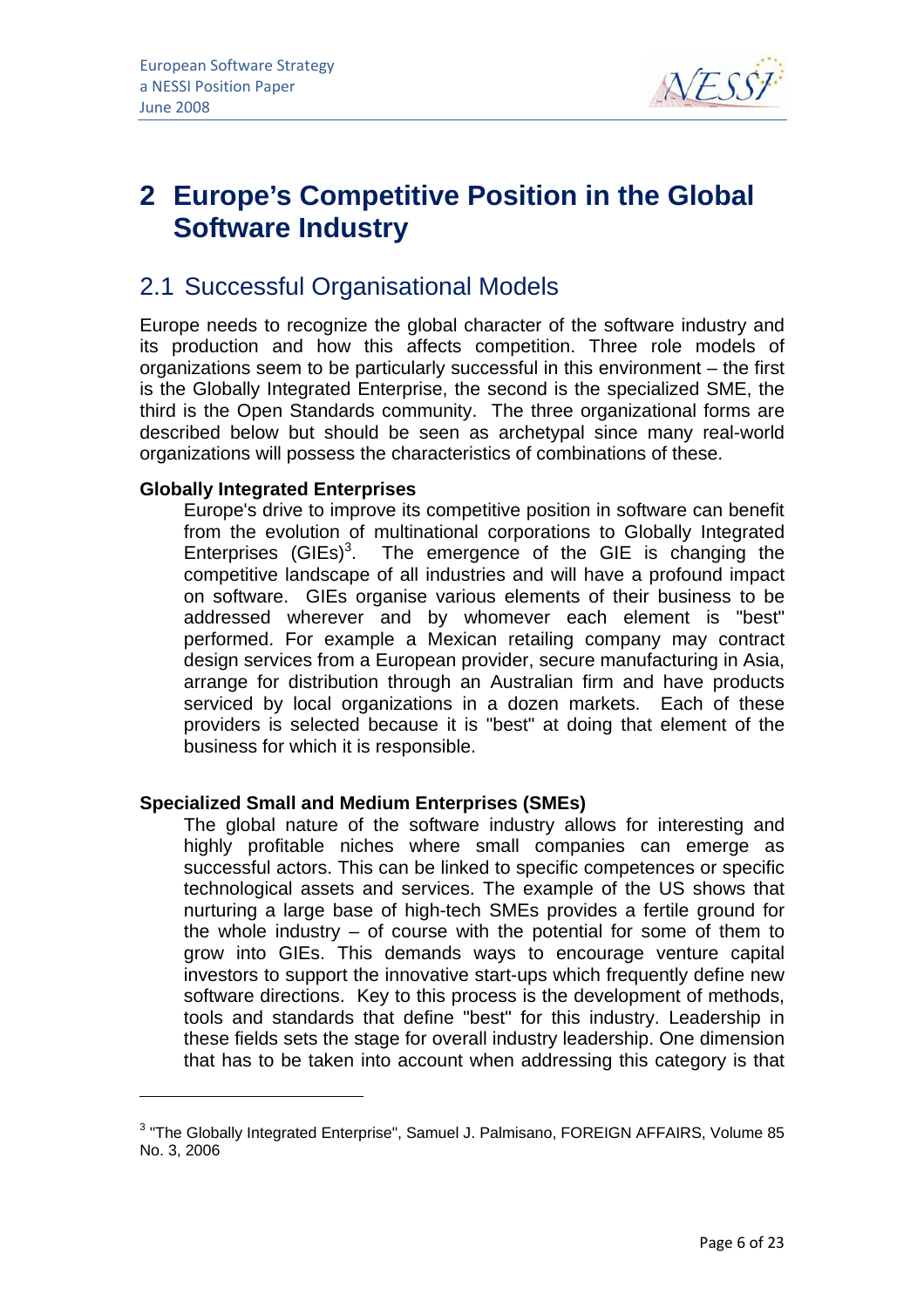

software SMEs should not be regarded as a homogeneous category defined by their size but need to be treated differently according to their strategic contribution.

#### **Open Standards Communities**

The software landscape is increasingly interconnected. In core areas of software and service interoperability, the openness of standards determines whether technology development can be locked-in by a single Intellectual Property holder, such as a vendor, or can be pursued openly. Therefore, policies to promote an innovative, healthy and competitive European software sector should place open standards at their core. Only open standards permit all potential vendors to enter a market, develop innovative competitive interoperable products and offer choice to consumers in Europe.

Open communities and alliances provide an innovative alternative to develop critical ICT standards. Europe and the European Commission should be proactive in promoting ICT policies that encourage and in some cases mandate the use of open standards and foster the establishment of open communities to develop and maintain them.

Following on from this analysis, the physical location of the providers of software design, development, testing and service is becoming increasingly unimportant. In addition, the evolution to Services Oriented Architectures (SOA) will make it easier for software development to be further decomposed, increasing the evolution towards a global distribution of work across different players and locations. This in turn will lead to faster development of new services.

In striving to make the European software industry more competitive and to achieve a higher market share it is important that Europe creates centres of software excellence. Europe has to attain the reputation level needed to propose specific centres of excellence in the global software industry. Consider the approach India has taken with IT services. India attracts foreign investment via outsourcing and in parallel nurtures extremely competitive IT services companies of its own.

The Helsinki area that was mentioned above as an IT hotspot is a European example of a centre of excellence. It bundles excellence in mobile communication (by being close to a GIE - NOKIA), is well connected to open source developments (e.g. Linux), contains a vibrant cluster of specific high tech SMEs and academic institutions such as the Helsinki Technical University. There are several other similar centres of excellence in Europe, such as the centre for enterprise computing nurtured by IBM and SAP in the German Baden-Württemberg region.

Europe thus has the necessary institutions and infrastructure to create further centres that provide their services to the global software industry. But it does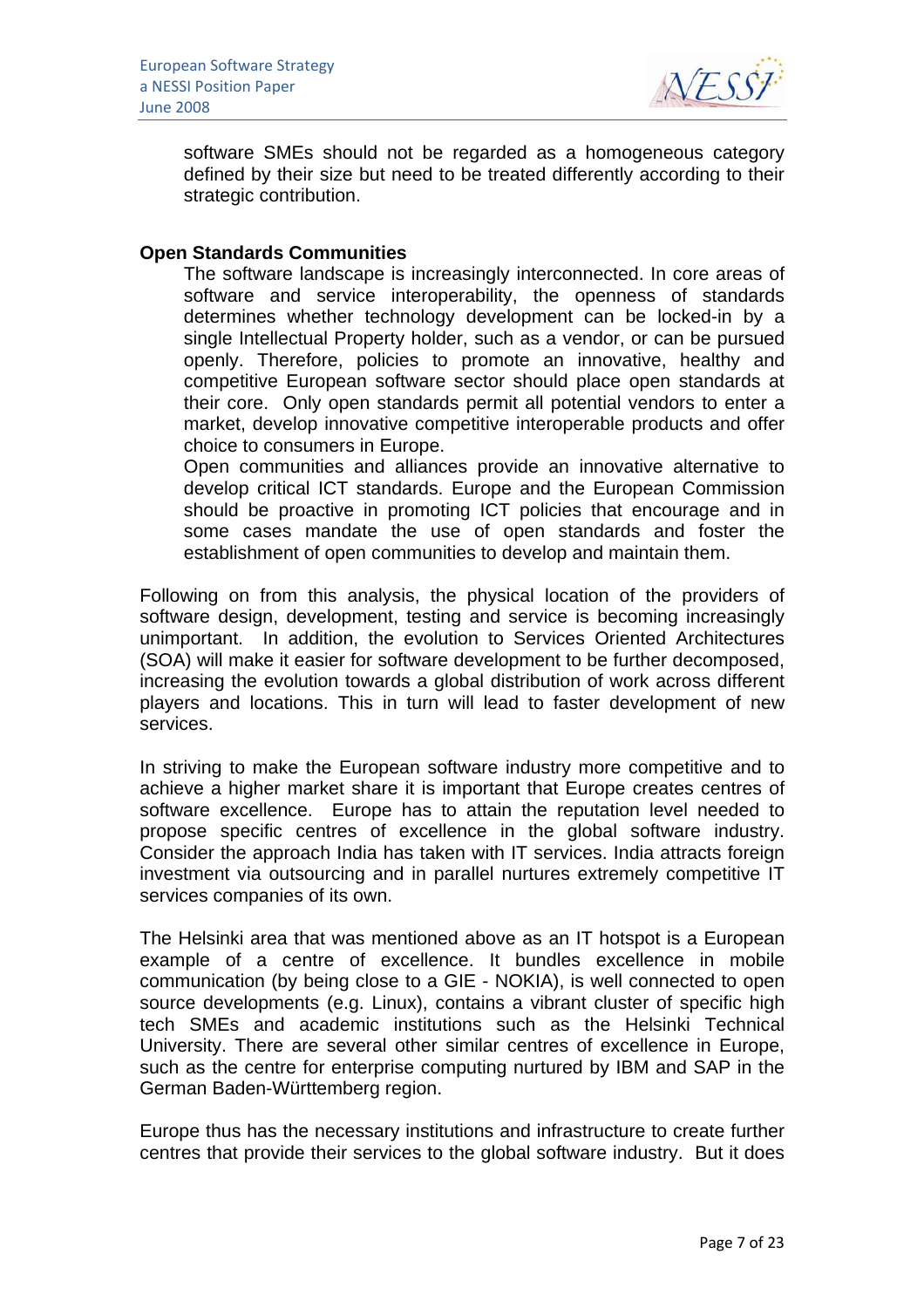$\overline{a}$ 



not exploit these rapidly enough to meet the global movement affecting the software industry today.

*Europe should aim to become the "place to go" for many areas of software design, development, testing and service. It thus needs to focus its commercial enterprises, government entities and educational institutions on creating world-class centres of excellence for all aspects of the software value net.* 

## 2.2 Europe's ICT investment and Expenditure Gap

Recent studies<sup>4</sup> show that the ICT gap between Europe and the US has not decreased. On the contrary:

- The European ICT R&D *expenditure* per inhabitant is only about one third of the amount spent by the US or Japan.
- The total and per capita ICT R&D *investments* are significantly larger in US and in Japan than in Europe.

At the level of public funding, the analysis also shows a structural difference between European and the US. In Europe, civil budgets for public funding of are higher than in the US; in the US, public funding is very much driven by military budgets.

Open Source Software (OSS) is often regarded as an alternative way for the emergence of a strong software base in Europe. However, the situation of OSS in Europe is also unbalanced. Whereas more than 70% of the Open Source contributors are European citizens, 90% of the business derived from OSS is conducted by non-European OSS companies and most OSS consortia (i.e. not-for-profit organizations managing OSS development and marketing) are US based, funded by US IT companies and managed by US professionals.

*Europe should aim at closing the investment and expenditure gap. In parallel, it should optimise the existing investments through effective coordination between regional, national and European policies.* 

<sup>&</sup>lt;sup>4</sup> «Recherche et développement en sciences et technologies de l'information dans les grands pays industriels» Rapport CSTI, France, 2003, 2005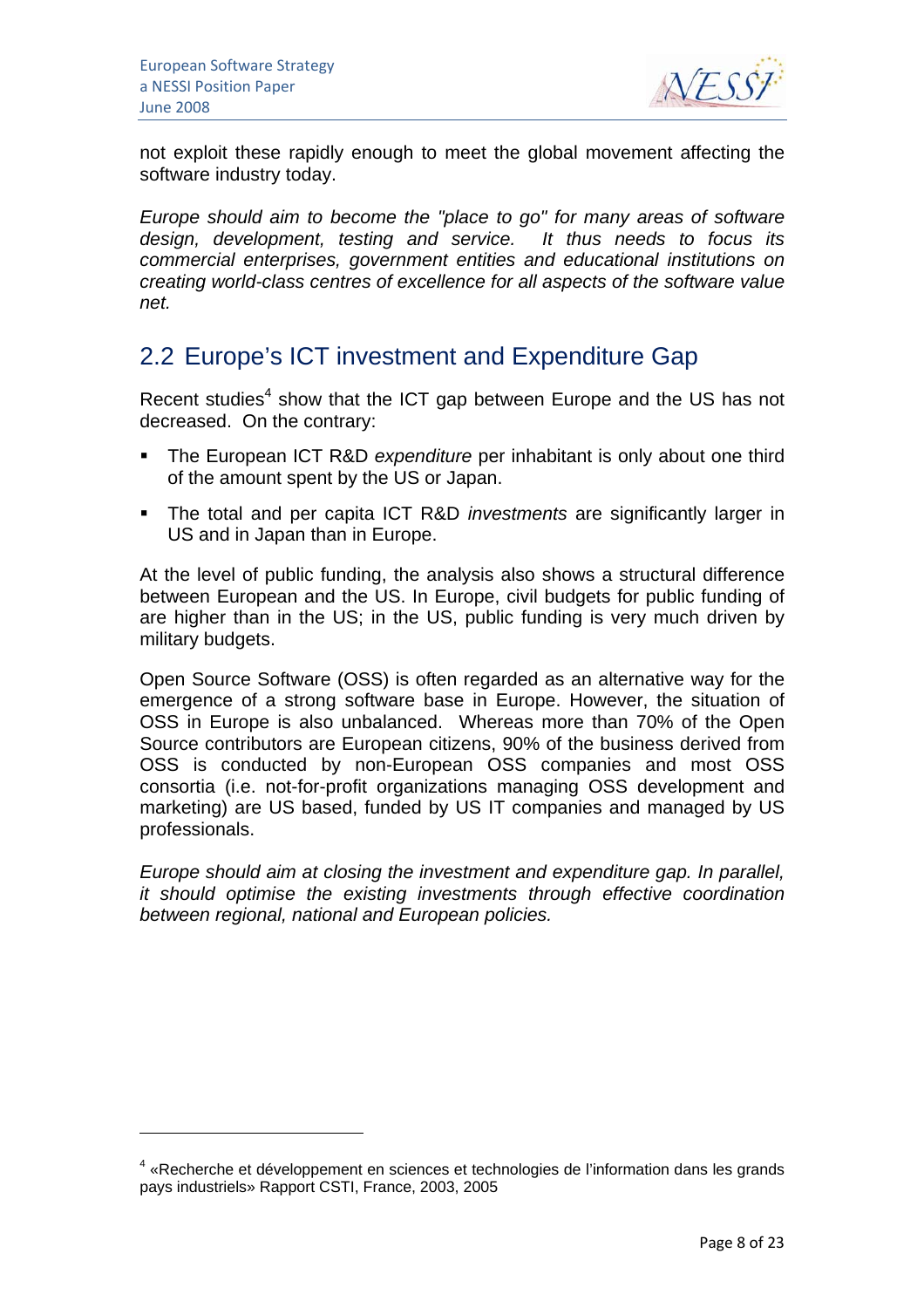

## **3 Strengths and Weaknesses of Europe's position**

The 2007 Truffle 100 $<sup>5</sup>$  ranking of the top 100 European software vendors</sup> provides a good view of European software industry. It shows that Europe has still an unbalanced and fragile software industry base characterized by:

- **Few large software vendors**
- **Nyriad of small software vendors**
- Continuous flow of significant acquisitions of European companies by US vendors

In this context, the following section analyses the strengths and weaknesses of the software industry in Europe.

### 3.1 Strengths

 $\overline{a}$ 

There are several strengths that provide the foundations to improve Europe's position in the Software domain:

- A good **educational** and **theoretical research** basis
- Strong **secondary IT and software industrial sectors**, e.g. mobile communications, automotive, defence, energy, aerospace and process industries. This is evidenced by the strong position of Europe in embedded software, complex engineering, systems design and integration and the strong capacities of these industries in the deployment of software intensive systems and products
- An important number of small **software vendors** with growth potential
- A well developed base of global software houses and service companies
- A large community of **open source software developers**
- Emerging **regional technology clusters** (Pôles de Compétivité in France, Kompetenznetzwerke in Germany, Poles of Innovative Technology in Netherlands) that establish strong concentrations of high-tech companies and research institutes.

<sup>5</sup> 2007 Palmares Truffle 100, Truffle Capital, November 2007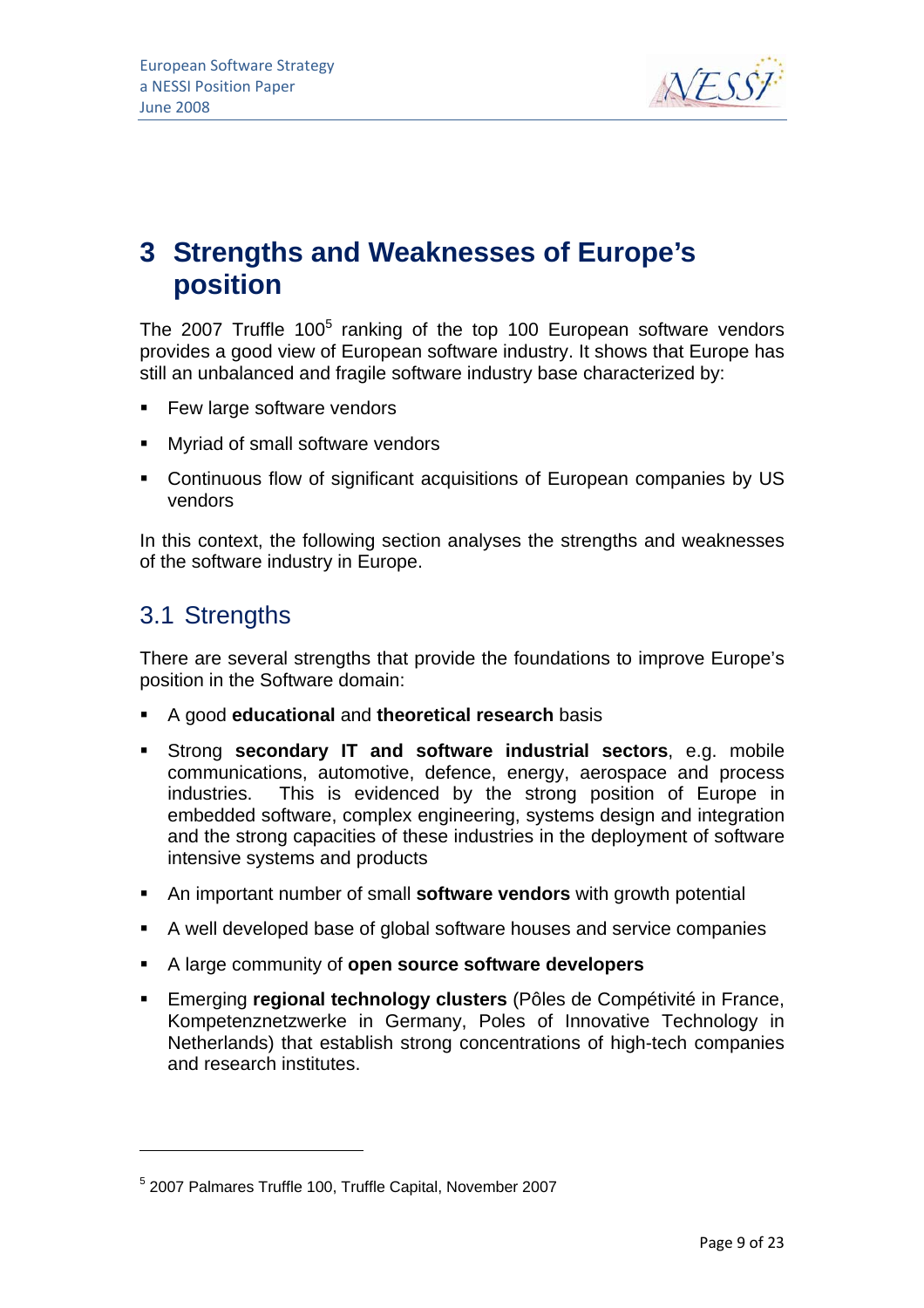

**Increasing and significant public funding of information and communication technology research and development (ICT R&D)** via the European Commission as well as by Member States.

### 3.2 Weaknesses

 $\overline{a}$ 

On the other hand there are significant weaknesses that have to be addressed:

- Europe does not take **technology leadership** in the software, services and Internet area. In these industries often a "follower" attitude is predominant.
- Europe suffers from a lack of **large software players,** both as vendors and as structured OSS organisations.
- The large number of **small size SMEs** , while positive in terms of their existence, often compete on the same markets thereby creating a potential risk.
- European companies' involvement in industry fora on **software standards and interoperability issues** is insufficient. In almost all relevant global standardisation consortia Europe's influence and contribution is limited (e.g. W3C, OASIS, WS-I, OMG, OpenGroup, OpenSOA, IETF).
- Europe's **academic organisations and efforts are fragmented**; as a consequence, a limited number of European universities have the critical size to compete with top world universities. According to the 2007 Academic Ranking of World Universities $6$ , the Top 50 include 2 Asia Pacific universities, 9 European universities and 38 North and Latin American institutions. Academic excellence in Europe is therefore fragmented – although the European Institute of Technology and Innovation (EIT) aims to address this.
- **Governmental procurement** and EC R&D public funding policies are disconnected. Funded research will be more effective it there is a concrete drive, demand and implementation of results by governmental institutions.
- The current model of **EC funded collaborative R&D projects** has not significantly evolved since the first Framework Programmes in the late 1980s with the consequence of a diminishing efficiency.

<sup>&</sup>lt;sup>6</sup> Academic Ranking of World Universities, 2007, Institute of Higher Education, Shanghai Jiao Tong University,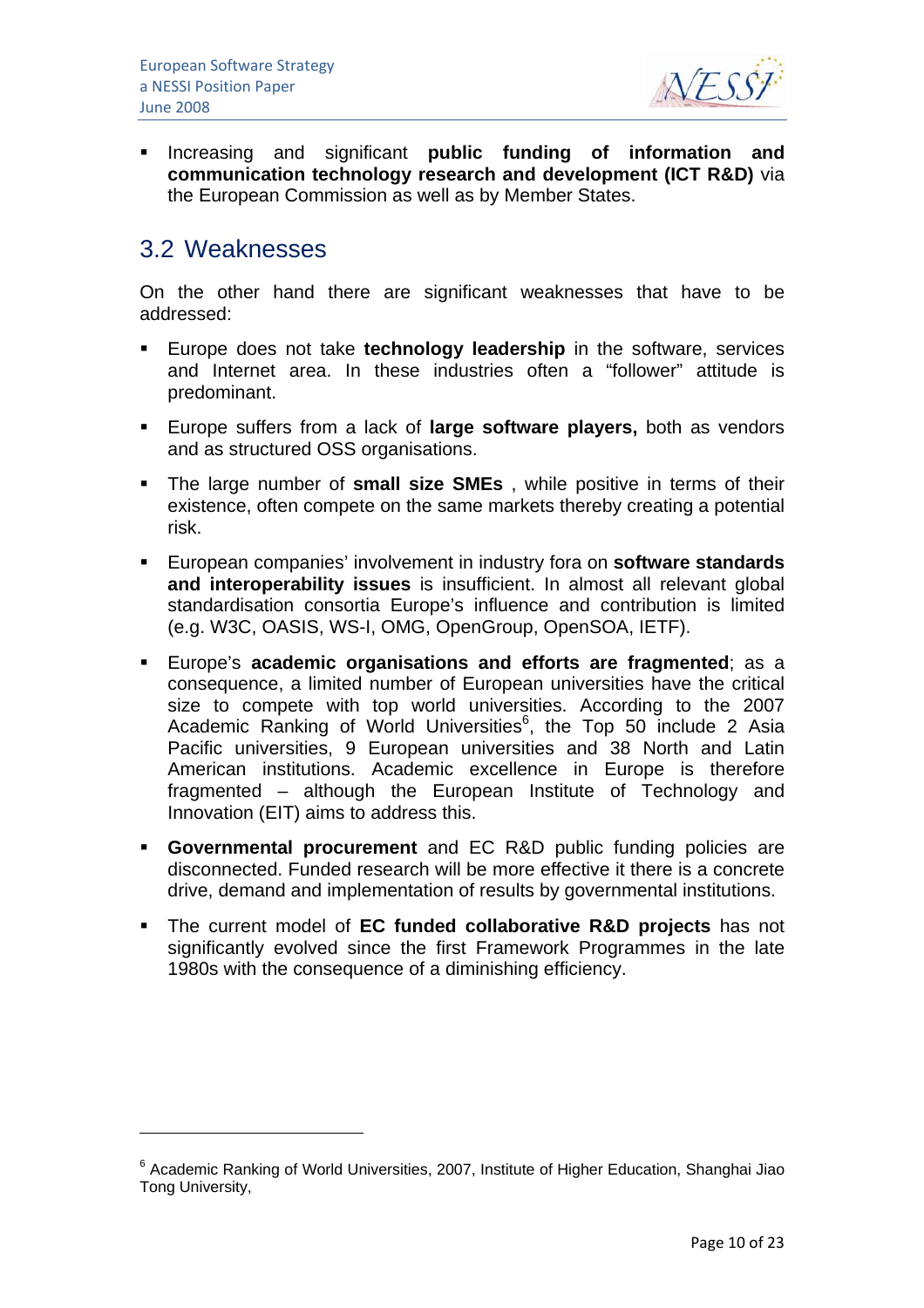

## **4 Opportunities and Threats for Europe**

## 4.1 Opportunities

- The fast **growing markets for Internet and mobile services** call for Service Oriented Architectures (SOA) and stimulate innovative creation of seamless delivery of these services.
- New **low-cost PC-type products** are emerging with major opportunities for OSS initiatives (Operating System, office suites, etc.)
- Markets for **embedded software**, in particular in strong European industrial sectors (Aerospace, Automotive, Railways, Telecommunications, Health-Care …) are growing rapidly.
- **e-government and e-services applications** are being deployed at increasingly large scales.
- **Regional eco-systems and technology clusters**<sup>7</sup> emerge that will increase the productivity with which companies can compete.
- **Software standards** are no longer driven by public bodies but by industry consortia which provide opportunities for European companies to promote their technologies and turn them into standards.

## 4.2 Threats

 $\overline{a}$ 

- **Global players** dominate the market in operating systems, interoperability, development platforms and tools, as well as in related standardisation bodies; this can easily create dependency and "followers" behaviour.
- **New developing countries**, especially China and India, are emerging strongly in the area of software technologies.
- There is **a risk of missing the starting signal** for the new trends and developments and thus falling into the second tier for a long period or – even worse – being marginalized
- The **brain drain** could weaken Europe's position if the unbalanced situation of Europe in the software area is not corrected.

 $7$  "Clusters are geographic concentrations of interconnected companies, specialized suppliers, service providers, and associated institutions in a particular field that are present in a nation or region. Clusters arise because they increase the productivity with which companies can compete." Michael E. Porter, Harvard Business School, Institute for Strategy and Competitiveness.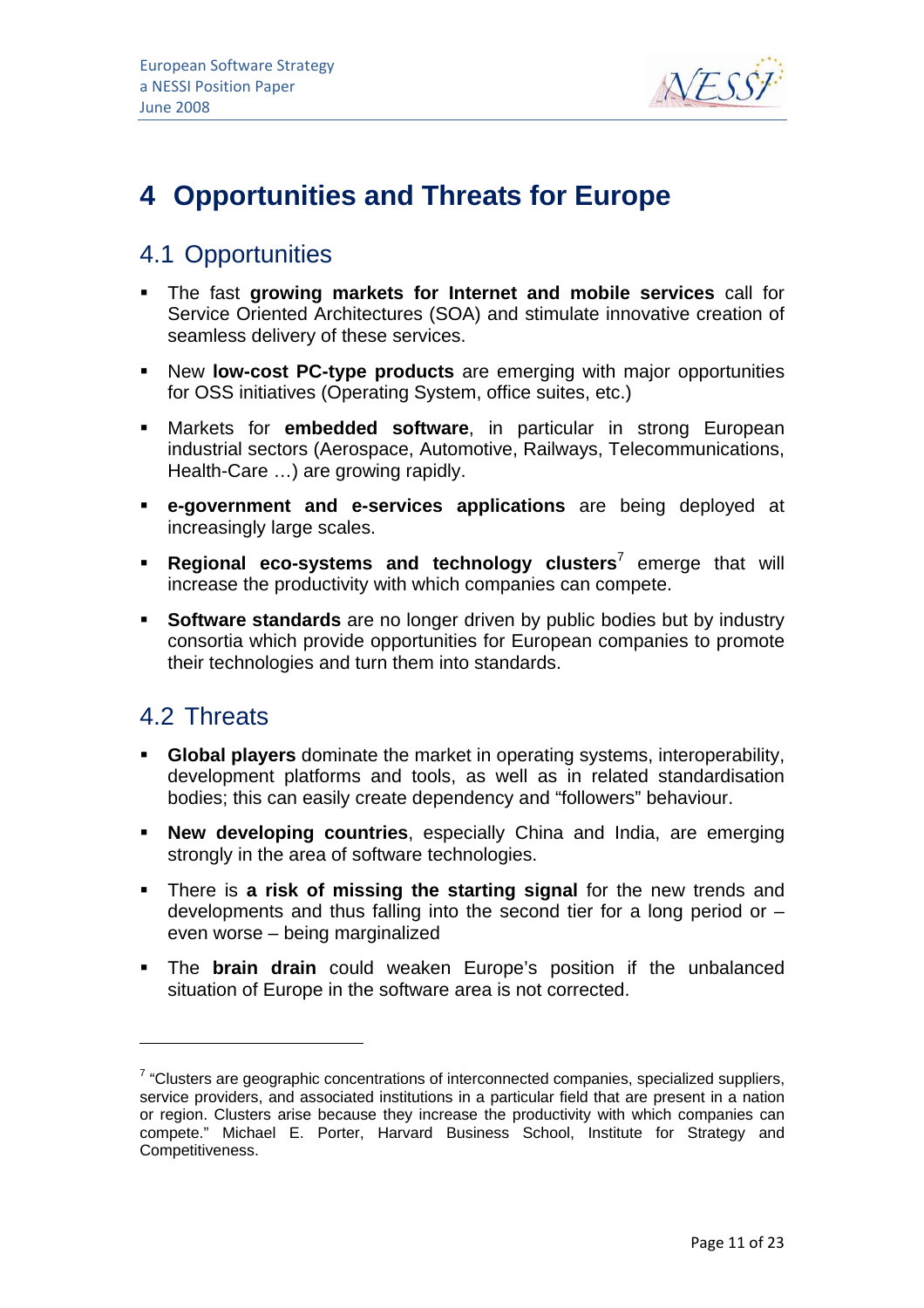

## **5 The New Software and Systems Landscape**

## 5.1 Main Market Trends

With over a billion users world-wide, the current Internet is a great success in terms of connecting people and communities – a global integrated communications network and service platform underpinning the fabric of the European economy and European society in general. However, tomorrow's applications will attract more users to services needing greater mobility, higher speeds and enhanced interactivity. In parallel, the increasing interaction capabilities of electronic devices will enable new services within changing scenarios, adapted to different business needs and new situations thereby creating a totally new global system.

This new global system is not any longer purely computer-based and not any longer existing with the purpose of exchanging information; indeed in this system the ICT is there to dynamically and proactively serve in a natural, and "normal", way the everyday life of citizens and businesses of organisations. The main peculiarities of this system are: openness, scalability, dynamicity and pro-activeness, no central control and uncoordinated governance, and not fully predictable.

This analysis highlights the importance of the evolution towards a Future Internet that provides a safe and secure communication model, fostering trust and unleashing the full potential of the choices ahead. Without this evolution, future applications that would benefit Europe's economy and enhance the lives of its citizens and the competitivity of its industries will be limited by today's technology. Future Internet embodies the convergence between users, media, services, devices and networks.

#### • Future Internet: Network Oriented Systems

Infrastructure virtualization and "Cloud Computing" are the **main market trends** for future network oriented systems. Service oriented middleware and its interface to domain-specific applications will drive integration of industrial and public applications. Wireless sensor networks and peer-topeer technologies will allow ad-hoc networking and pervasive computing in every part of daily life.

The **Key Research & Technologies challenges** for Network Centric Systems are resources management, security and dependability and performance. The increasing demand for "Green IT" will drive the development of low power communication and infrastructures. Network and service test beds will also allow the validation of systems with minimal impact on running environments.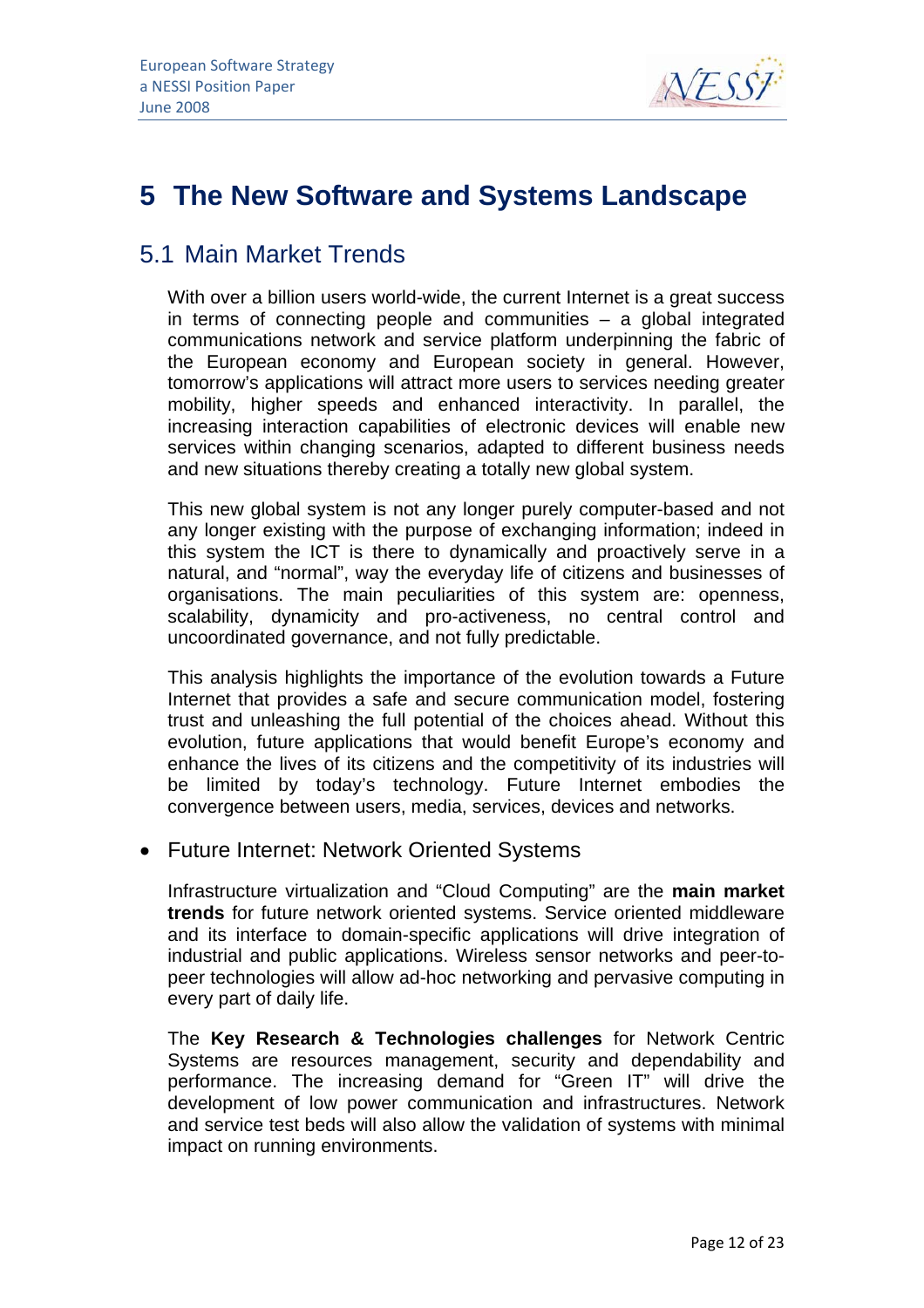

#### • Future Internet: Service Oriented Systems

The **main market trend** is that software will be increasingly offered as a service and this will create new business models. Horizontal and vertical integration of business and industrial applications (e.g. CRM, SCM, ERP, MES, PLM and Control systems) will be the drivers of the first stage. Then the integration across domain boundaries will bring in a new level of complexity which will have to be addressed – so-called Ultra Large Scale Systems. These will trigger the need for cross-domain integration and the development of systems of systems (e.g. for disaster management).

The **Key Research & Technologies challenges** are service oriented architectures, interoperability and standards, service discovery, composition and service level agreements. Security, privacy and integrity also have to be ensured.

**Major players** that are active in Europe in this area are engaged in the European Technology Platforms NESSI (with a focus on business, industrial and public services), NEM (with a focus on media services), eMobility (with a focus on mobile services) and ISI (with a focus on satellite based services). All four ETPs are currently pursuing collaboration around the Future Internet. In addition the European Commission has launched an initiative on the Future Internet that brings together these platforms and EC funded research projects.

• Future Internet: Internet of Things

The Internet of Things combines the powerful notions of universal networking connectivity with embedded systems, sensors, markers and actuators in the physical world i.e. it makes ICT pervasive in the real world. Sensors and embedded systems acquire and include information about objects of the real world and their respective surroundings. When combined with ubiquitous wireless communication infrastructures, devices mounted in different environments, embedded in systems, worn by users or even swallowed or injected under the skin, can provide this information to all kinds of applications local, remote or distributed. The Internet of Things adds an enormous range of novel industrial opportunities to the ICT market and offers new foundations for strategic alliances between the ICT and non-ICT industry in Europe.

The **Key Research & Technologies challenges** are edge technologies, individual identification and tagging through technologies such as RFID, cross-layer integration from applications to devices, scalability, security, reliability and integration with the Internet of Services.

#### • Future Internet: Internet of Services

The Internet of Services introduces a consistently service oriented paradigm to service and application creation and delivery. All objects in the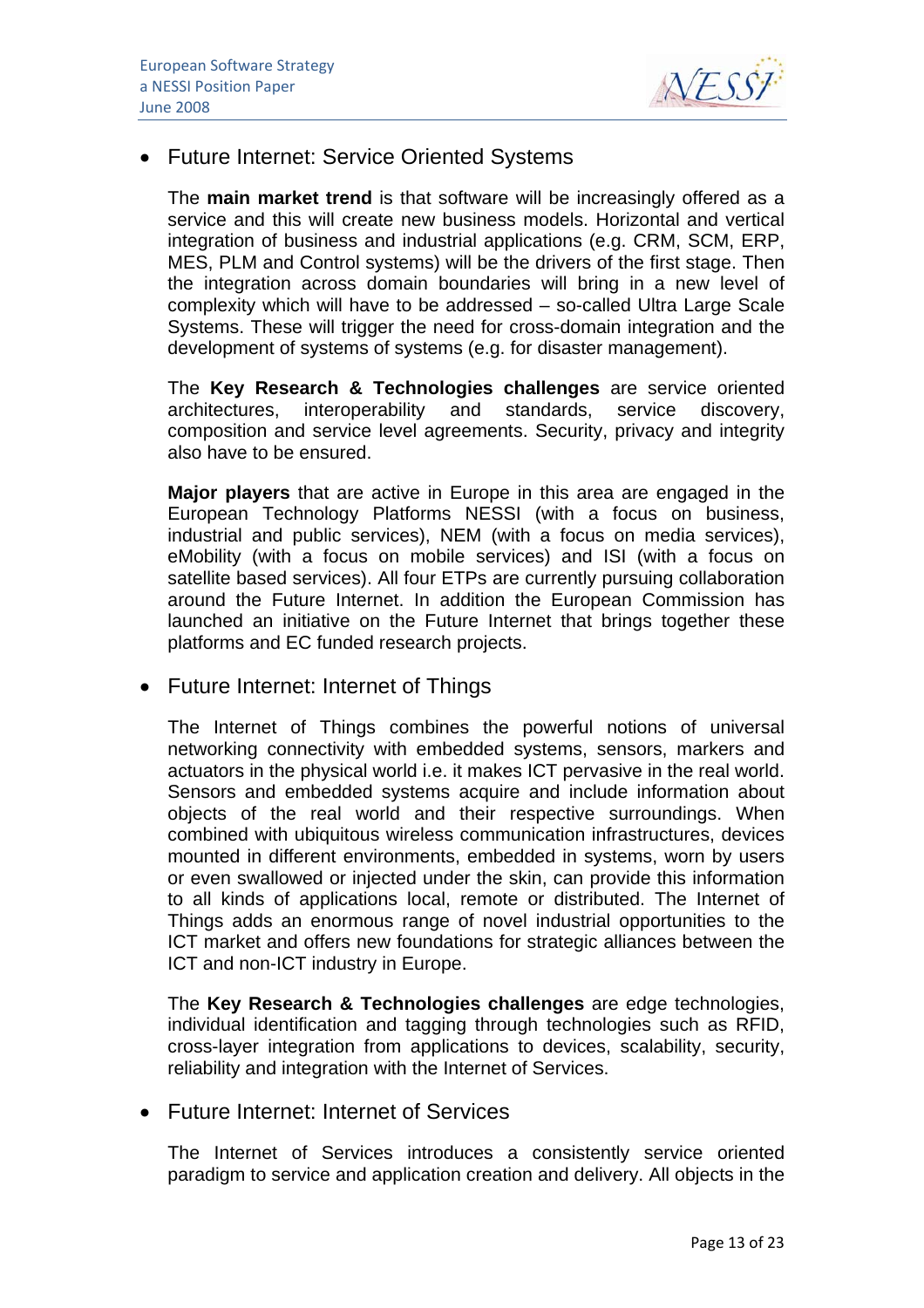

Future Internet will actively be advertising their services using open and standardized interfaces and semantic service descriptions. Combination and orchestration of these services allow for the establishment of more advanced services which themselves can be the basis for applications. In this respect, each and every service can be considered as a marketable product which can be used to build new products. The Future Internet is the prerequisite to make services as tradable as products and the Internet will be the worldwide market place for services.

The **Key Research & Technologies challenges** are service engineering, legal aspects of services including eContracting and ePolicies, service consumption including end-user experience. Other issues to be addressed include end-user programming, business webs, security topics (trust, reputation, and identity management).

• Future Internet: New Industrial Services

The Future Internet in general and the Internet of Services and Things in particular are creating new business and technological trends. In the coming years, these will in turn lead to drastic transformations of many industry sectors.

#### **eEnergy**

Due to the tendency towards a much more decentralized energy production, the energy distribution will change from hierarchical to a meshed and interrelated approach with a much higher number of active participants. Using enabling ICT technologies, new forms for more intelligently managing energy production, distribution and consumption end-to-end can be established. The Internet of Services enables the emergence of different business models that can be easily tested. In parallel, such an environment enables fast reactions to changing supply and demand side eco-systems, incorporating a wide spectrum of market and / or regulatory options.

#### **Retail**

The retail sector will continue to drive efficiencies and be the major source of goods movement and consumption world-wide. Intelligently managing the entire retail chain can help address both the valid concerns of consumers regarding transparency, health and safety of the entire chain as well as the environmental impact, cutting unnecessary production or waste and loss during distribution. Issues such as brand and fraud protection, continued and secure identification of goods through RFID will play an increasing role for producers and consumers as well as for the competitiveness of Europe.

#### **eHealth**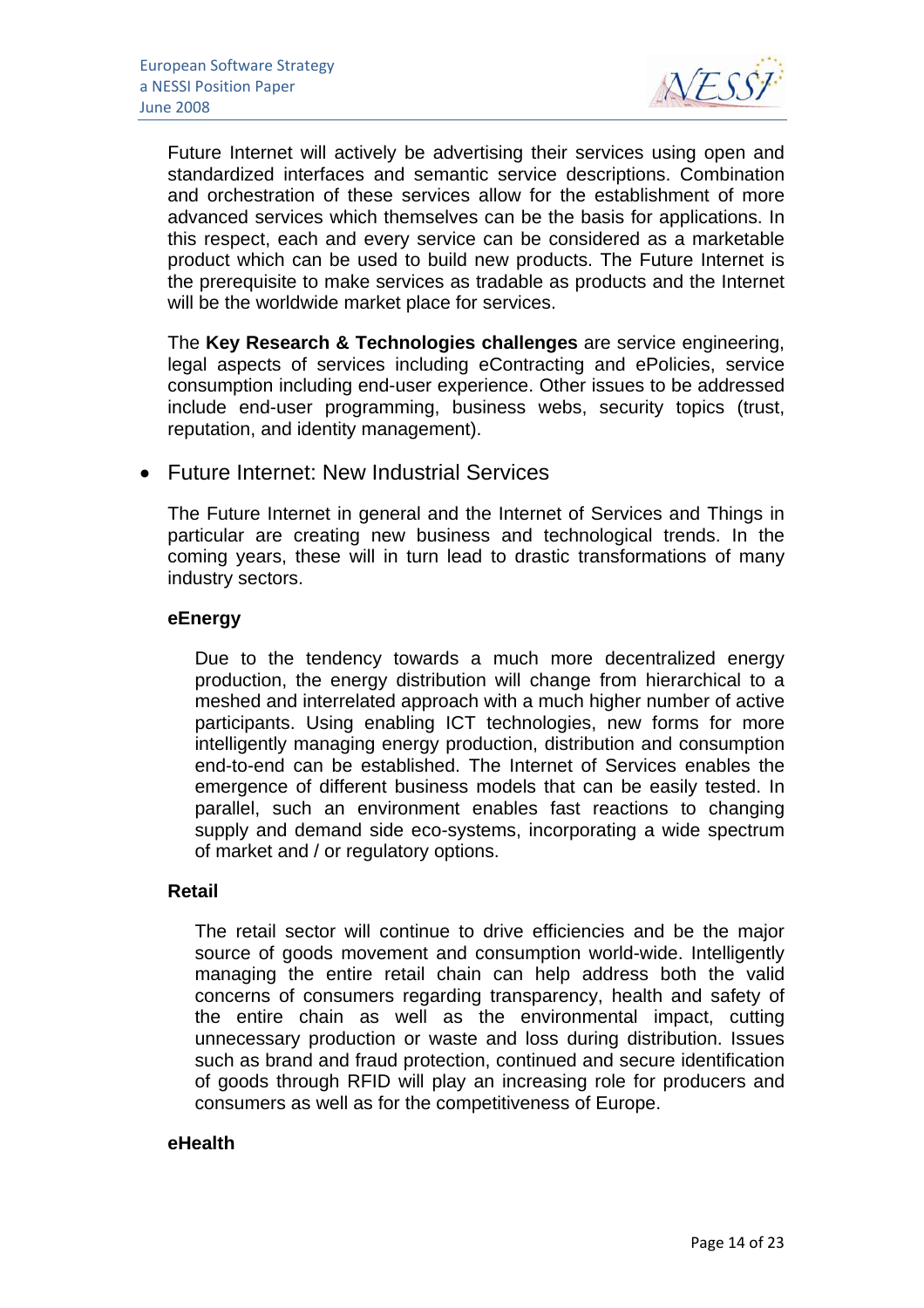

Assisted living, patient monitoring and medical asset tracking scenarios are built around Internet of Things technology enabling the management of thousands of sensors and RFIDs combined with the Internet of Services. They build on an appropriately scalable, reliable, and safe communication infrastructures with full mobility support, embedded localization capabilities and a service paradigm allowing for dynamic service auto-configuration and orchestration.

#### **Manufacturing**

Manufacturing and assembly will be further automated and robots will continue to dominate industrial plants. Along with their rising intelligence, robots emerge as autonomous entities and ICT is becoming central to them. Digitally supported interaction is required not only to operate and control robots by a human supervisor but also in order to communicate between the robots themselves. Hence, predominantly machine-to-machine communications have to be supported.

Moreover, in order to withstand competitive pressure in a globalized market manufacturers need to adapt quickly to changes in their environment and to reduce the time lapse from innovation to product. While ICT is often perceived as a tool for cost reduction, the key role of ICT is as a source of competitive advantage. ICT in manufacturing has the potential to provide the right means for better traceability and realtime decision making. It can also improve collaboration throughout the manufacturing process, leading to new opportunities for flexible business processes and faster introduction of disruptive business models and products.

• Embedded Systems

Embedded systems underpin the competitiveness of important industry sectors: from aerospace and automotive to consumer electronics, manufacturing, energy management and telecommunications. In terms of **main market trends,** the share of the value of embedded electronics components in the value of the final product is expected to reach significant percentages. In the automotive sector for instance the value of the electronics embedded in each car is expected to increase to an average of 35-40% by 2015. Multi-functional devices will be more and more often part of daily life and business.

The **Key Research & Technologies challenges** for embedded systems are the extreme complexity of new systems, the strong safety requirements in several industrial sectors (aeronautics, automotive railways, healthcare ...) and their seamless connectivity. Cost and productivity will be drivers for success. Hardware and software upgradability has to be ensured and the necessary methods and tools have to be provided.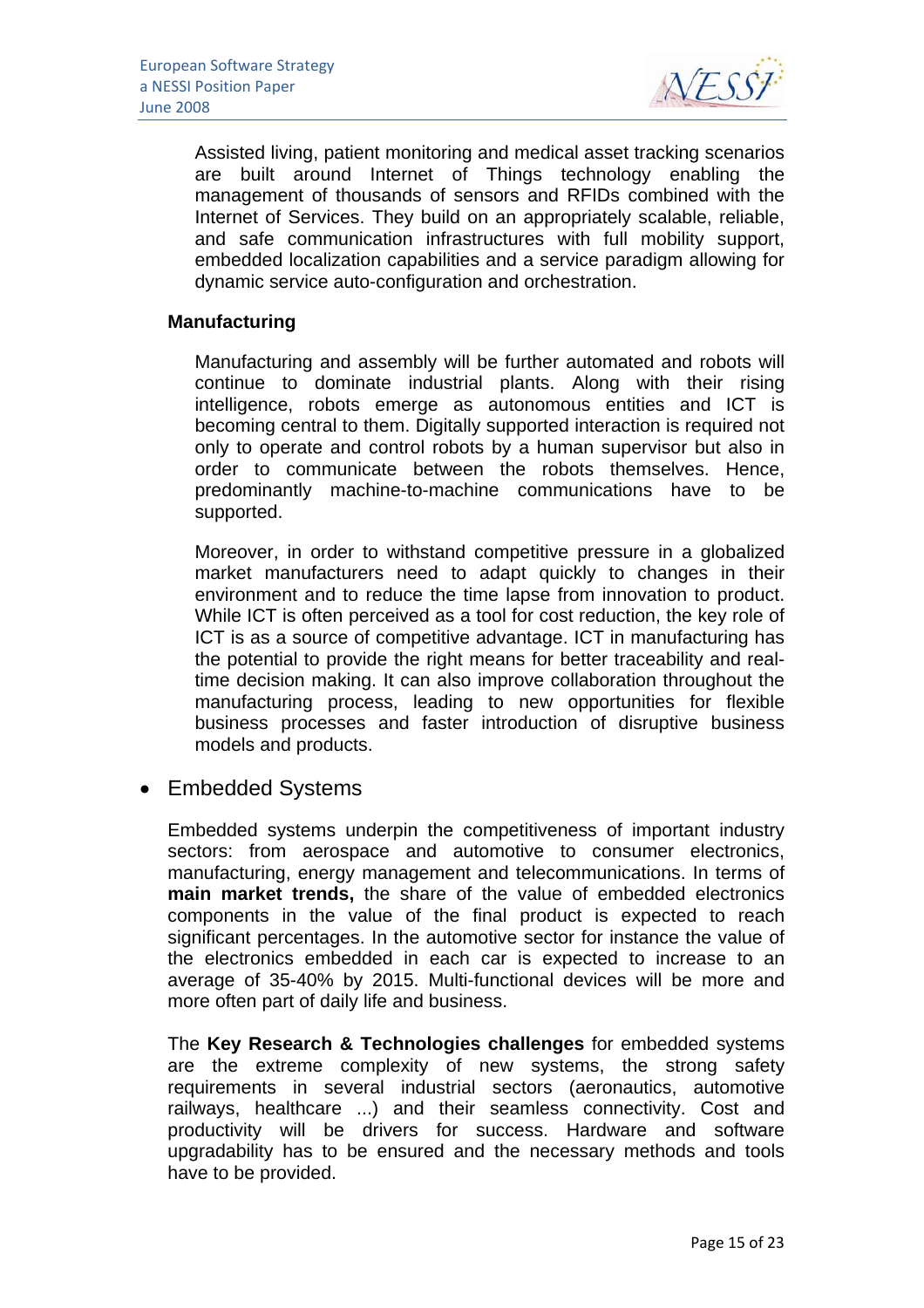

**Major players** active in Europe in this field are represented in the ARTEMIS Joint Technology Initiative. A large number of SMEs acting as suppliers for automotive, military, and capital goods industry form the backbone of Europe's industry.

• Industrial Design & Engineering Systems

The **main market trend** is the dramatically important role of software tools in the design, development and production of innovative products: from new molecules for the pharmaceutical industry to new composite materials for the aircraft industry. Domain-specific evolutions will be the drivers for industry automation and total integration (e.g. vertical, horizontal, and lifecycle integration). The evolution towards new human-centric embedded and pervasive applications e.g. for medical solutions, automotive systems etc is a major driver for innovation. This innovation requires a strong level of cross discipline integration of complementary domains ranging from mechanical, electrical and civil engineering to software and hardware design, as well as the elaboration of virtual working environments which support both simulation and optimization.

**Key Research & Technologies challenges** are software and service engineering and processes, the integration methodologies and technologies. New engineering methodologies will be required to ensure

- Software and service development / simulation / deployment / runtime / evolution
- **Product lifecycle / production lifecycle / service lifecycle support**
- Business process modelling and execution.

These trends affect major industries such as aeronautics, automotive or healthcare which constitute European strengths. Even though these companies are not necessarily recognized as software companies there is a rising interlink also between these companies and the "pure" software and ICT companies.

### 5.2 New Eco-systems for Software

A major change in the software landscape is the emergence of new ecosystem models for software. These eco-systems increase the productivity and as such constitute important enablers and drivers for the strengthening of Europe's position in software in the global market.

The main types of eco-systems are:

#### **Software as a service Model (SAAS)**

**•** Delivery of functionality over the network and payment per use as opposed to by copy or license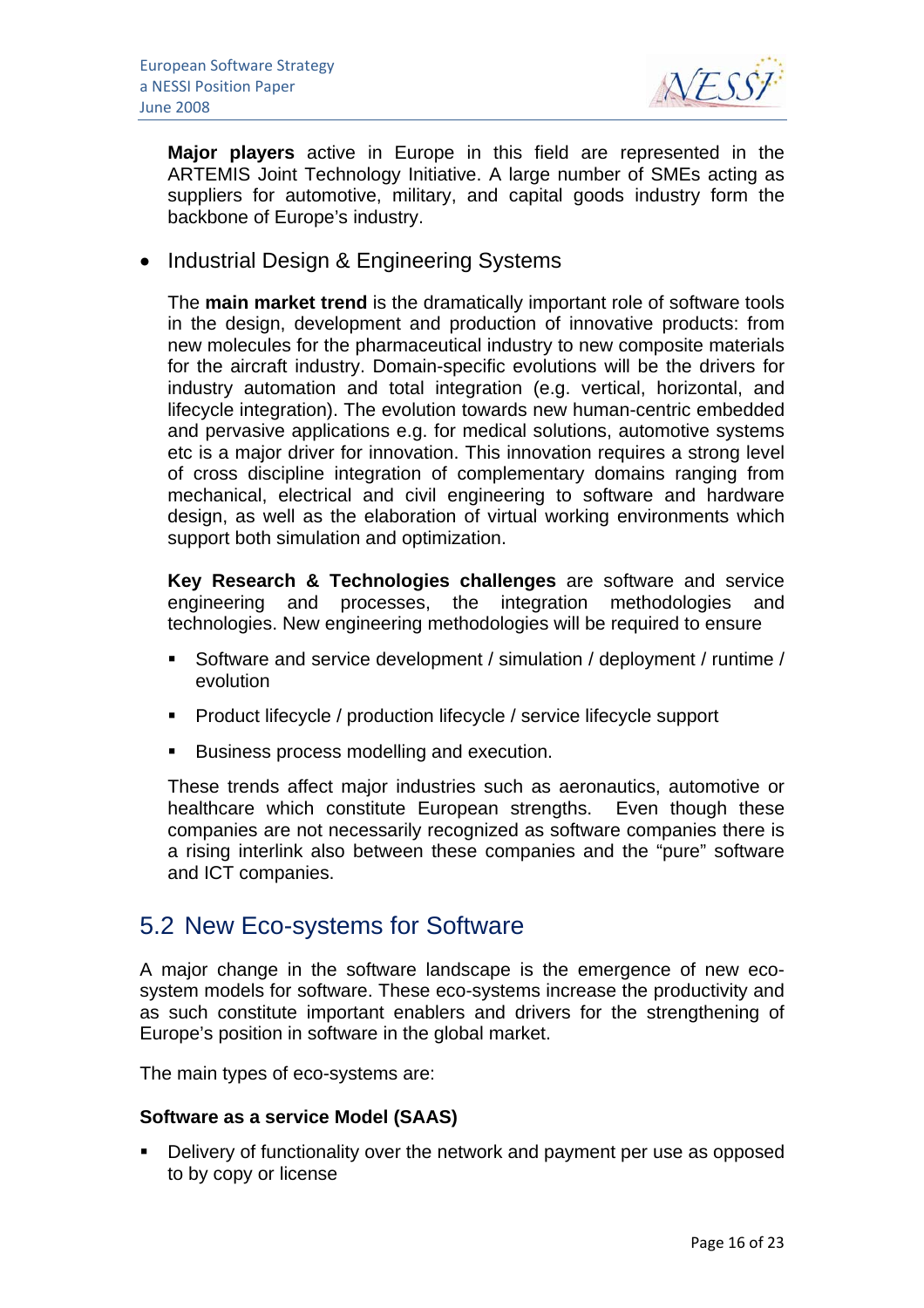

#### **Supply Chain integration model**

- Collaborative platforms for members of the supply chain of an industry sector
- Members: OEM, Tier 1 … Tier n

#### **Cluster model**

- **F** Technology Clusters or « Pôles de Compétitivité »
- Members: large companies, high-tech SMEs, Laboratories

#### **Open Source Software (OSS) model**

- Non-for-profit organisation (OSS Consortium) developing (or managing the development of) OSS and marketing and distributing the resulting technologies.
- Members: founding companies, partners, OSS developers
- OSS communities as new eco-systems for software development, dissemination and exploitation.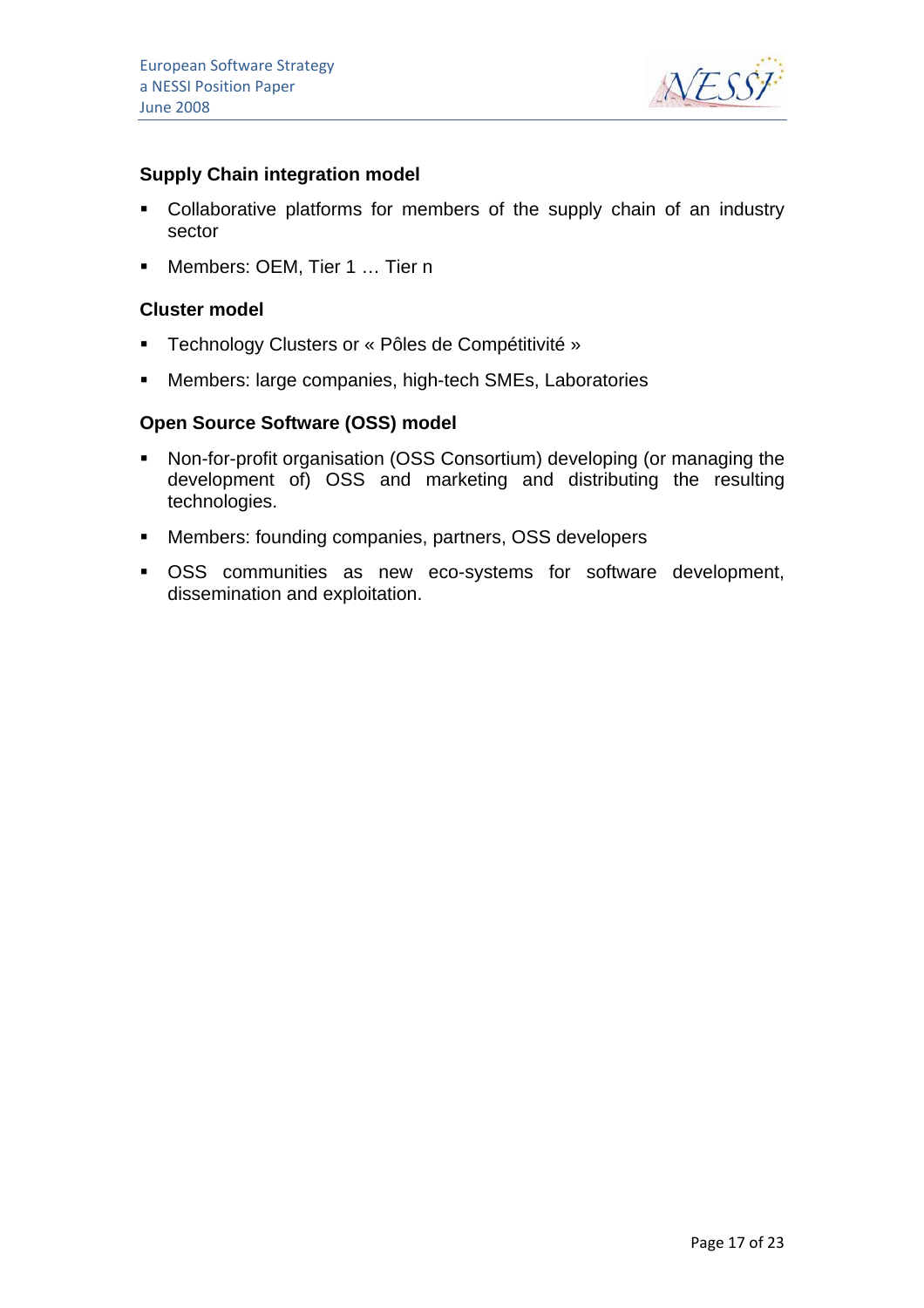

## **6 Recommendations**

Following the analysis of the European position, the future trends and the SWOT analysis NESSI has come to a number of recommendations that are organized along six directions: R&D Efficiency, SMEs, Open Source Software, Open Standards, Centres of Excellence and Education.

The recommendations address EC policy as well as the different organisations from industry and academia.

### 6.1 Increase the Efficiency of EC R&D

 *Recommendation: introduce a new model for EC collaborative R&D projects.* 

This new model should include:

- $\checkmark$  Allowing R&D projects to become specific to the stages in which a technology is maturing - in other words, finding a new balance between calls for innovative prototype solutions (in later stages, maturing areas) and calls for research ideas (in early stages, emerging areas)
- $\checkmark$  Maintaining competition during the project phase by selecting several (2 or 3) competing proposals
- $\checkmark$  Assessment (against success measurements) of competing projects and selection of the best approach for follow-on in the next stage
- $\checkmark$  Supporting experiments at all the different stages of a project life cycle (i.e. development, test and utilisation phases.). Experiments between different R&D teams should also be encouraged and supported.
- $\checkmark$  Fostering open standards development out of collaborative R&D projects and providing public means of IP protection for these outcomes
- $\checkmark$  Creating a multi disciplinary network that pushes a new business culture, works proactively in terms of investments, provides fiscal assistance and supports long term initiatives
- *Recommendation: organize the dialogue* with all international stakeholders in the areas of the new service eco-system and of the Future Internet and cooperate with world-wide Future Internet research activities*.*
- *Recommendation: include future requirements from public procurement*  (EC and Member States) in the work programme definition process and to involve organizations in charge of public procurement in the research project selection and review process*.*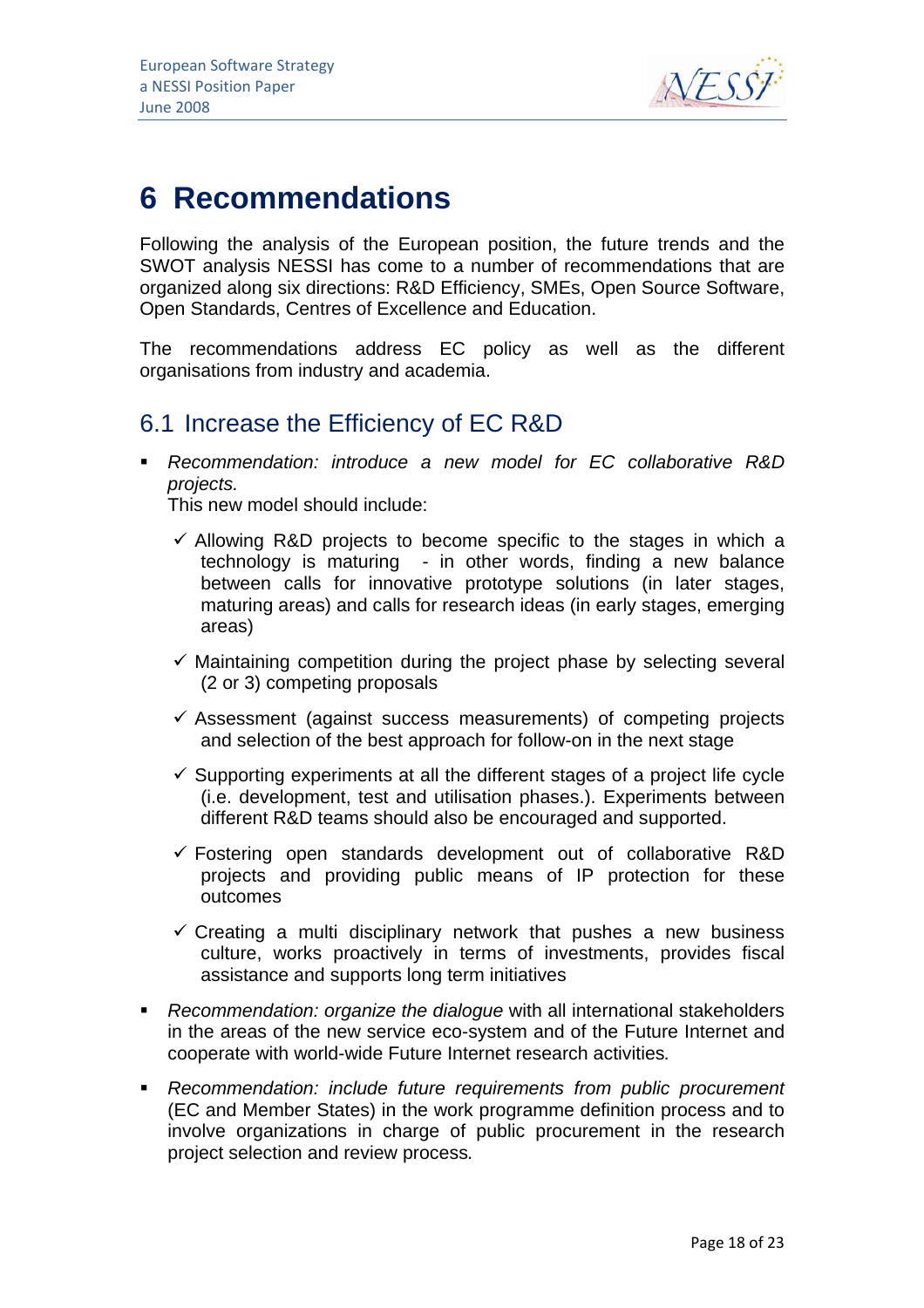

- *Recommendation*: take advantage of and *reinforce existing and structured eco-systems* (technology clusters, Open Source consortium, Supply Chain organisations) by:
	- $\checkmark$  Recognizing such clusters by an EC label
	- $\checkmark$  Involving them in the work programme definition process
	- $\checkmark$  Recognising validation from such clusters positively in the project proposal evaluation process
	- $\checkmark$  Organizing the collaboration of regional technology clusters by ICT research projects
- *Recommendation*: exploit and *enhance the capabilities* of European Technology Platforms (ETPs) by:
	- $\checkmark$  Supporting the establishment of strategic programmes that go beyond strategic agendas to develop real open frameworks and establish new open standards in the ETP work areas
	- $\checkmark$  Supporting the creation of Federating Projects run by ETPs (with associated rules and funding) with the objectives of coordinating conventional EC collaborative R&D projects (FET, STREPS, IP) to support the creation of open frameworks and a better transfer from research into innovative prototypes and applications. These Federating Projects need to go beyond coordinating actions.
	- $\checkmark$  Setting up specific actions and support in order to develop the "Umbrella Vision" of the ETPs Strategic Research Agendas (SRA) at national, transnational and European levels.

## 6.2 Support SME Growth

 $\overline{a}$ 

- *Recommendation*: *increase the contribution of policy and big industry players* to the growth of high-tech SMEs by a better harmonization and coordination of their SME partnership policies $8$ :
	- $\checkmark$  From an R&D viewpoint and from a purchasing / acquisition viewpoint,
	- $\checkmark$  From an R&D viewpoint and from a business point of view, especially in terms of international development and access to local customers,
	- $\checkmark$  SME policies of big industry players should be documented in projects proposed for public funding and form part of the evaluation criteria.
- *Recommendation*: develop and support *aggregation of SMEs* (through interoperable technologies and products, cross-distribution channels, joint

<sup>&</sup>lt;sup>8</sup> Similar actions have been successfully implemented by the French Pacte PME (SME Pact) as reported in the Rapport 2007 du Pacte PME (see www.smepact.eu )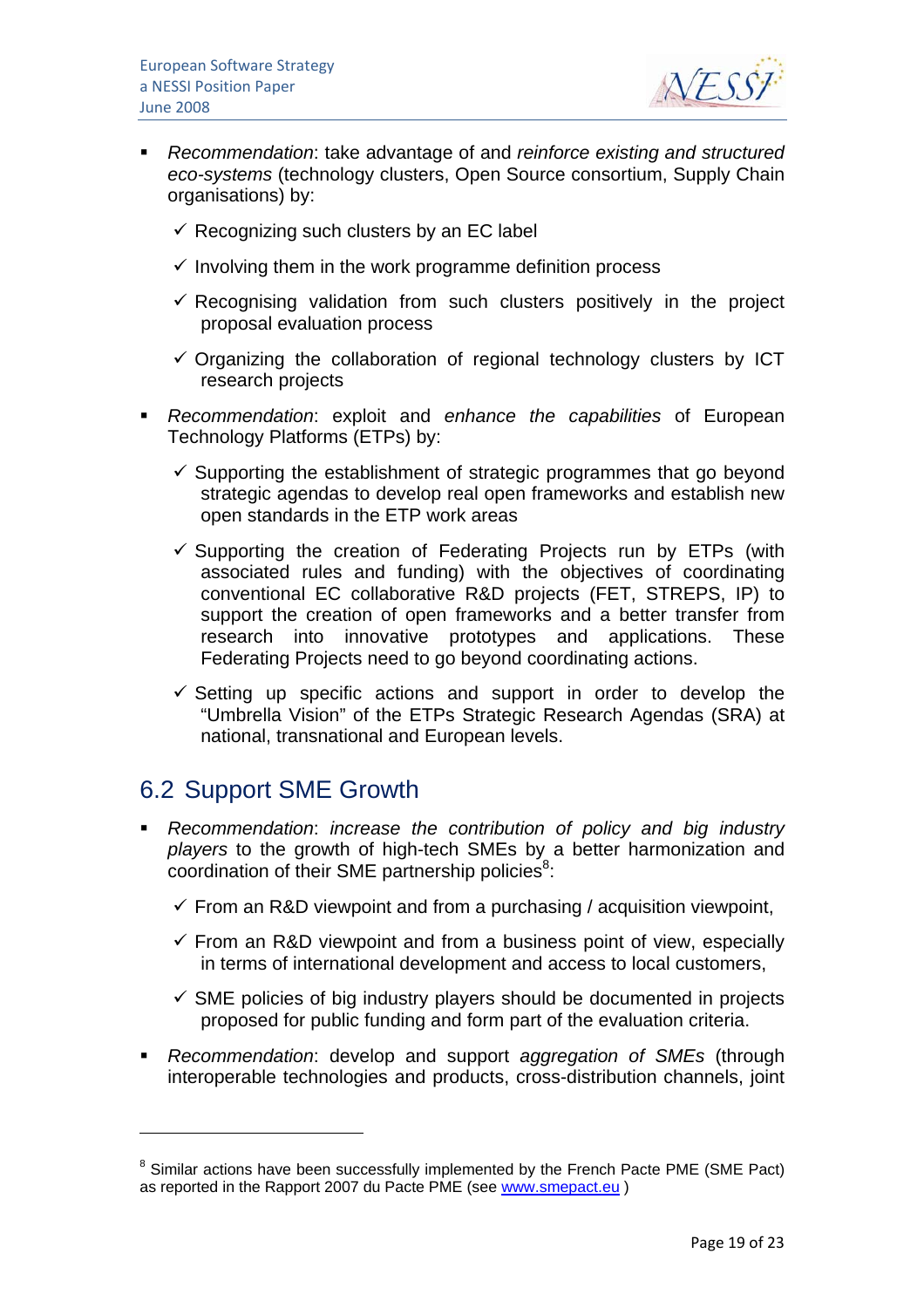

ventures, etc.) by dedicated EC funding for full SME only collaborative R&D projects.

- *Recommendation*: create a "Small Business Act" favouring SME solutions in some government markets.
- *Recommendation:* create a network that pushes investors and SMEs to build new multi disciplinary initiatives, that works proactively in terms of investments and provides financial help.

## 6.3 Strengthen Exploitation of Open Source Software

- *Recommendation:* ETPs and their stakeholders (industry, academia, EC and Member States) should work together towards the establishment of Open Source Software consortia (as not-for-profit organizations) by:
	- $\checkmark$  Identifying market opportunities where there is a demand from industry and an active European community of OSS developers
	- $\checkmark$  Proposing technology roadmaps and development plans.
	- $\checkmark$  Pushing further usage of OSS to establish open standards especially in education and for SMEs
	- $\checkmark$  Further supporting the build-up of competence centres
	- $\checkmark$  Creating and supporting OSS networks for SMEs

## 6.4 Reinforce Industry's Role in Software Standardization

- *Recommendation*: industry should *increase its participation to standardization initiatives*. This role could be supported by a policy initiated by the European Commission. Active participation by the industry could be achieved by
	- $\checkmark$  Supporting the establishment of open alliances and communities to develop and maintain standards
	- $\checkmark$  Mandating the use of open standards in public and private procurement as well as through IT governance rules
	- $\checkmark$  Participating and taking board level positions in industry consortia such as W3C, OMG, WS-I, etc.
	- $\checkmark$  Promoting within these industry consortia the results of EC funded R&D projects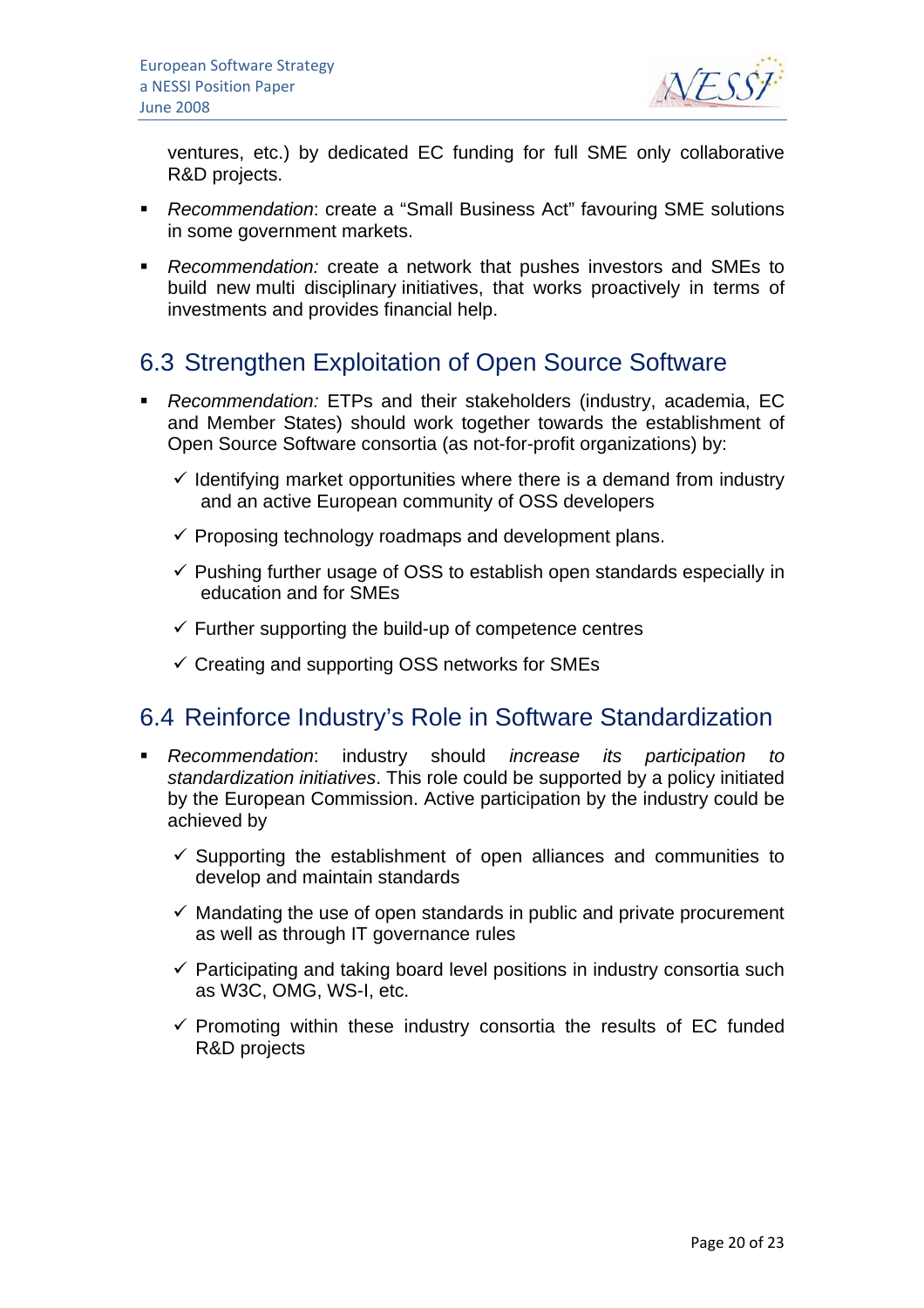

## 6.5 Establish Regional Excellence in the Software **Industry**

- *Recommendation*: ETPs and their stakeholders (industry, academia, EC and Member States) should support the *emergence of regional European excellence in the software industry* by:
	- $\checkmark$  Linking regional software competences across countries in Euro-Regions
	- $\checkmark$  Linking technology roadmaps and development plans on European level – e.g. ETP roadmaps – to regional development and pilots
	- $\checkmark$  Providing Europe with interlinked regional test-beds for new software infrastructures and ICT networks.
	- $\checkmark$  Creating European centres of software excellence.

### 6.6 Strengthen Education and Academic Excellence related to Software, Services and Applications

- *Recommendation*: support education and academic excellence that relate to key academic areas of software development, services and application
- *Recommendation*: support new integrated academic areas such as a new "Science of Services" - that link computer science with business, social, economic and legal sciences – in order to promote an in depthunderstanding of software and its interaction with society
- *Recommendation*: use the European Institute of Technology and Innovation as a driver for European academic excellence in software
- *Recommendation*: In order to promote global quality within the European universities and thus support software excellence, set up policies to encourage;
	- $\checkmark$  Access by citizens of Member States to all European universities as full time undergraduate and postgraduate students
	- $\checkmark$  Access by citizens of all Member States seeking mid-life educational opportunities
	- $\checkmark$  Continued support of student mobility throughout Europe
	- $\checkmark$  Global collaboration with leading institutions outside Europe
- In order to prepare citizens for use of the Future Internet, including acting as software creators and users, it is recommended that policies be adopted to encourage;
	- $\checkmark$  Greater use of OSS software
	- $\checkmark$  An ICT education orientated towards the Internet, distributed computing and the needs of tomorrow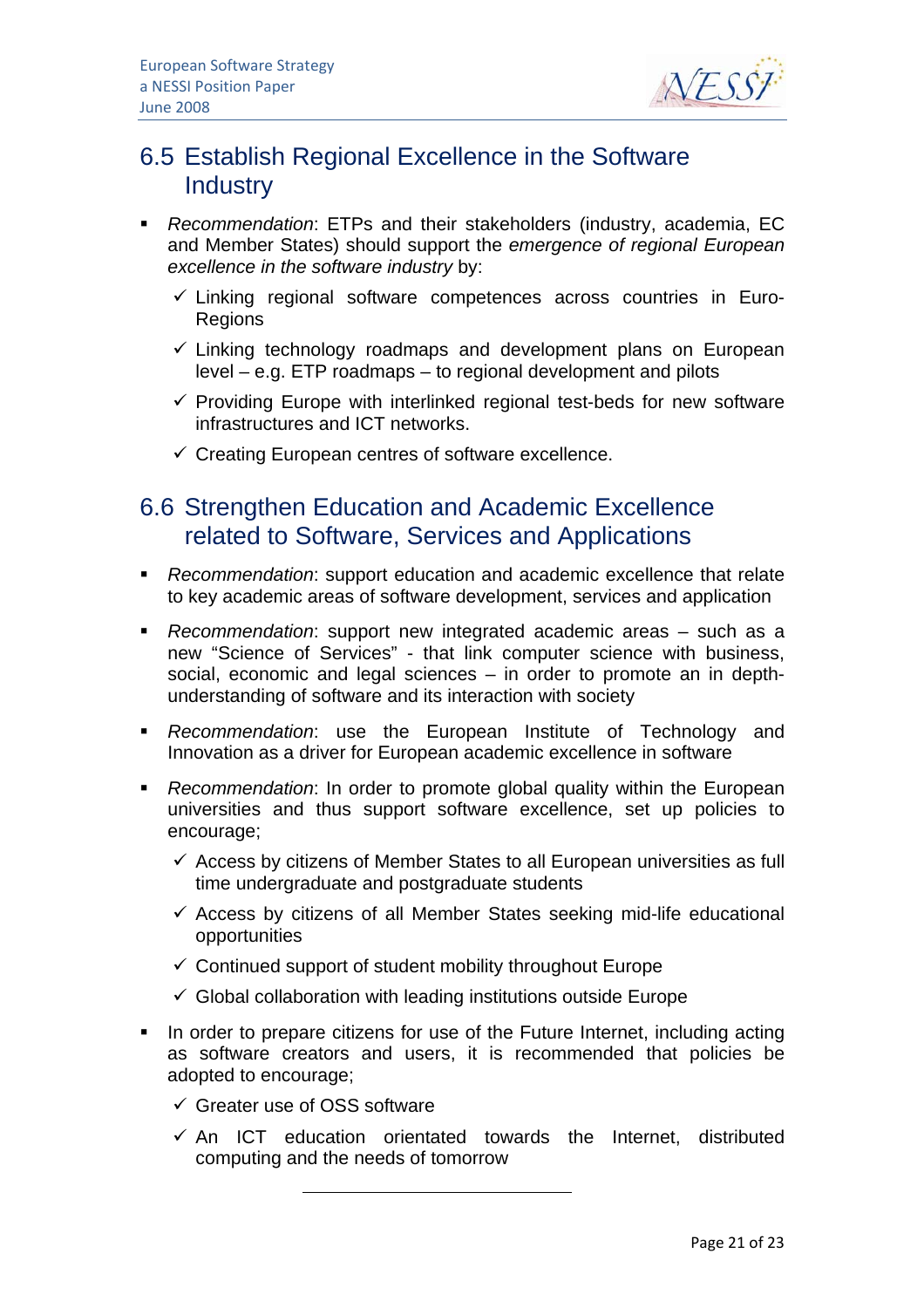

# **7 Acronyms**

| CRM                                                                                         | <b>Customer Relationship Management</b>                                                                                                                                                                                                                                                                              |
|---------------------------------------------------------------------------------------------|----------------------------------------------------------------------------------------------------------------------------------------------------------------------------------------------------------------------------------------------------------------------------------------------------------------------|
| EC                                                                                          | <b>European Commission</b>                                                                                                                                                                                                                                                                                           |
| ERP                                                                                         | <b>Enterprise Resource Planning</b>                                                                                                                                                                                                                                                                                  |
| <b>ETP</b>                                                                                  | European Technology Platform                                                                                                                                                                                                                                                                                         |
| <b>GDP</b>                                                                                  | <b>Gross Domestic Product</b>                                                                                                                                                                                                                                                                                        |
| <b>GIE</b>                                                                                  | <b>Globally Integrated Enterprise</b>                                                                                                                                                                                                                                                                                |
| <b>ICT</b>                                                                                  | Information & Communication Technologies                                                                                                                                                                                                                                                                             |
| <b>IETF</b>                                                                                 | <b>Internet Engineering Task Force</b>                                                                                                                                                                                                                                                                               |
| IP                                                                                          | <b>Intellectual Property</b>                                                                                                                                                                                                                                                                                         |
| <b>IPR</b>                                                                                  | <b>Intellectual Property Rights</b>                                                                                                                                                                                                                                                                                  |
| <b>ISI</b>                                                                                  | Integral Satcom Initiative (ETP)                                                                                                                                                                                                                                                                                     |
| ΙT                                                                                          | <b>Information Technology</b>                                                                                                                                                                                                                                                                                        |
| <b>MES</b>                                                                                  | <b>Manufacturing Execution Systems</b>                                                                                                                                                                                                                                                                               |
| <b>NEM</b>                                                                                  | Networked and Electronic Media (ETP)                                                                                                                                                                                                                                                                                 |
| <b>NESSI</b>                                                                                | Networked European Software and Services Initiative (ETP)                                                                                                                                                                                                                                                            |
| <b>OASIS</b>                                                                                | Organization for the Advancement of Structured Information                                                                                                                                                                                                                                                           |
| OMG<br>OSS<br><b>PITAC</b><br><b>PLM</b><br><b>RFID</b><br>SaaS<br><b>SCM</b><br><b>SME</b> | <b>Standards</b><br><b>Object Management Group</b><br>Open Source Software<br>Presidential Information Technology Advisory Committee (USA)<br><b>Product Lifecycle Management</b><br>Radio Frequency Identification<br>Software as a Service<br><b>Supply Chain Management</b><br><b>Small and Medium Enterprise</b> |
| <b>SOA</b>                                                                                  | Service-Oriented Architecture                                                                                                                                                                                                                                                                                        |
| SRA                                                                                         | Strategic Research Agenda                                                                                                                                                                                                                                                                                            |
| W3C                                                                                         | <b>World-Wide Web Consortium</b>                                                                                                                                                                                                                                                                                     |
| WS-I                                                                                        | Web Services Interoperability Organization                                                                                                                                                                                                                                                                           |